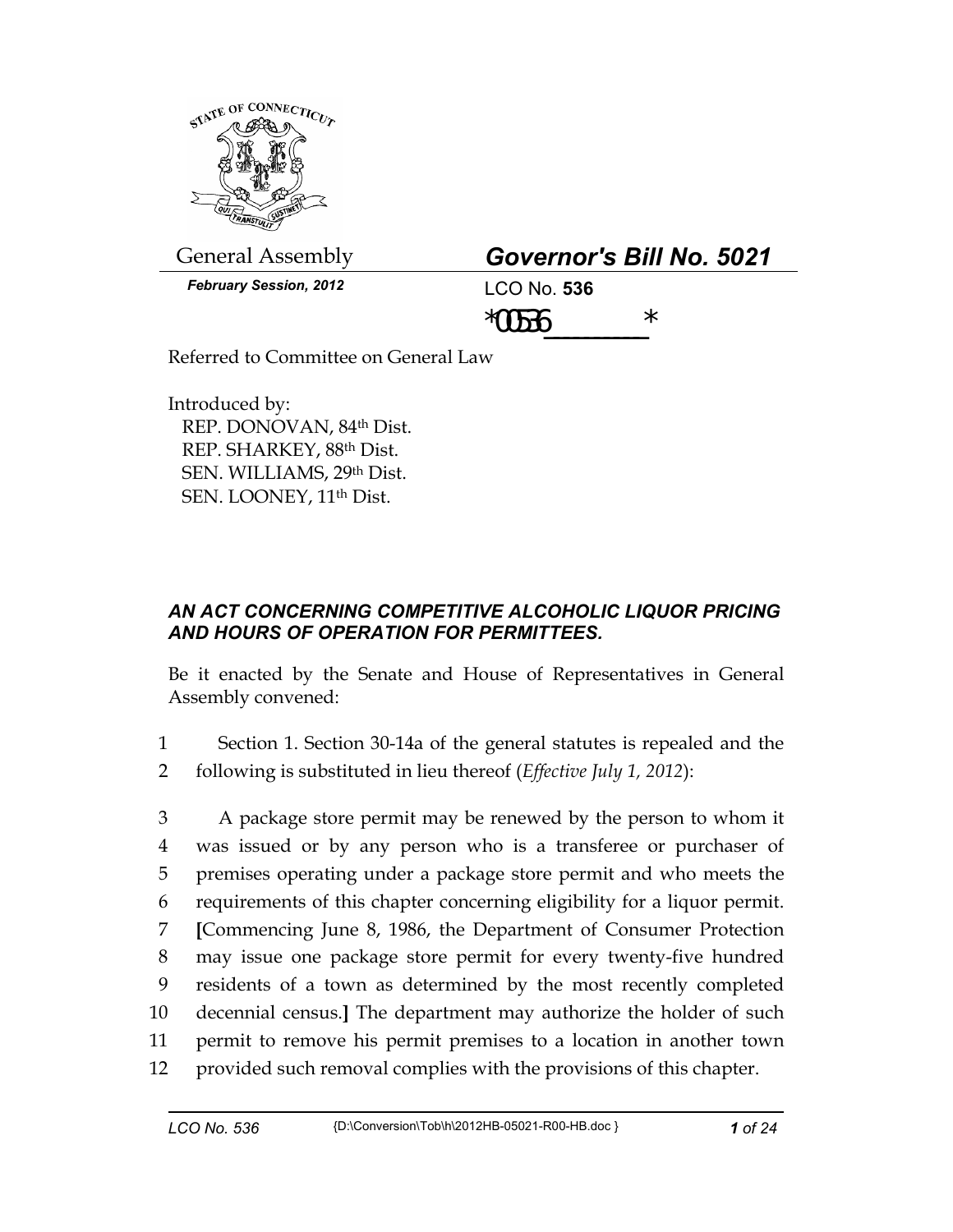13 Sec. 2. Subsection (b) of section 30-16 of the 2012 supplement to the 14 general statutes is repealed and the following is substituted in lieu 15 thereof (*Effective July 1, 2012*):

16 (b) A manufacturer permit for beer shall be in all respects the same 17 as a manufacturer permit, except that the scope of operations of the 18 holder shall be limited to beer, but shall permit the storage of beer in 19 any part of the state. Such permit shall also authorize the offering and 20 tasting, on the premises of the permittee, of free samples of beer 21 brewed on such premises and the selling at retail from the premises of 22 sealed bottles or other sealed containers of such beer for consumption 23 off the premises. The offering and tasting **[**shall**]** may be limited to 24 visitors who have attended a tour of the premises of the permittee. 25 Such selling at retail from the premises of sealed bottles or other sealed 26 containers shall comply with the provisions of subsection (d) of section 27 30-91, as amended by this act, and shall permit not more than **[**eight**]** 28 nine liters of beer to be sold to any person on any day on which such 29 sale is authorized under the provisions of subsection (d) of section 30- 30 91, as amended by this act. The annual fee for a manufacturer permit 31 for beer shall be one thousand dollars.

32 Sec. 3. Subsection (f) of section 30-16 of the 2012 supplement to the 33 general statutes is repealed and the following is substituted in lieu 34 thereof (*Effective July 1, 2012*):

35 (f) A manufacturer permit for a brew pub shall allow: (1) The 36 manufacture, storage and bottling of beer, (2) the retail sale of alcoholic 37 liquor to be consumed on the premises with or without the sale of 38 food, (3) the selling at retail from the premises of sealed bottles or 39 other sealed containers of beer brewed on such premises for 40 consumption off the premises, and (4) the sale of sealed bottles or other 41 sealed containers of beer brewed on such premises to the holder of a 42 wholesaler permit issued pursuant to subsection (b) of section 30-17, 43 provided that the holder of a manufacturer permit for a brew pub 44 produces at least five thousand gallons of beer on the premises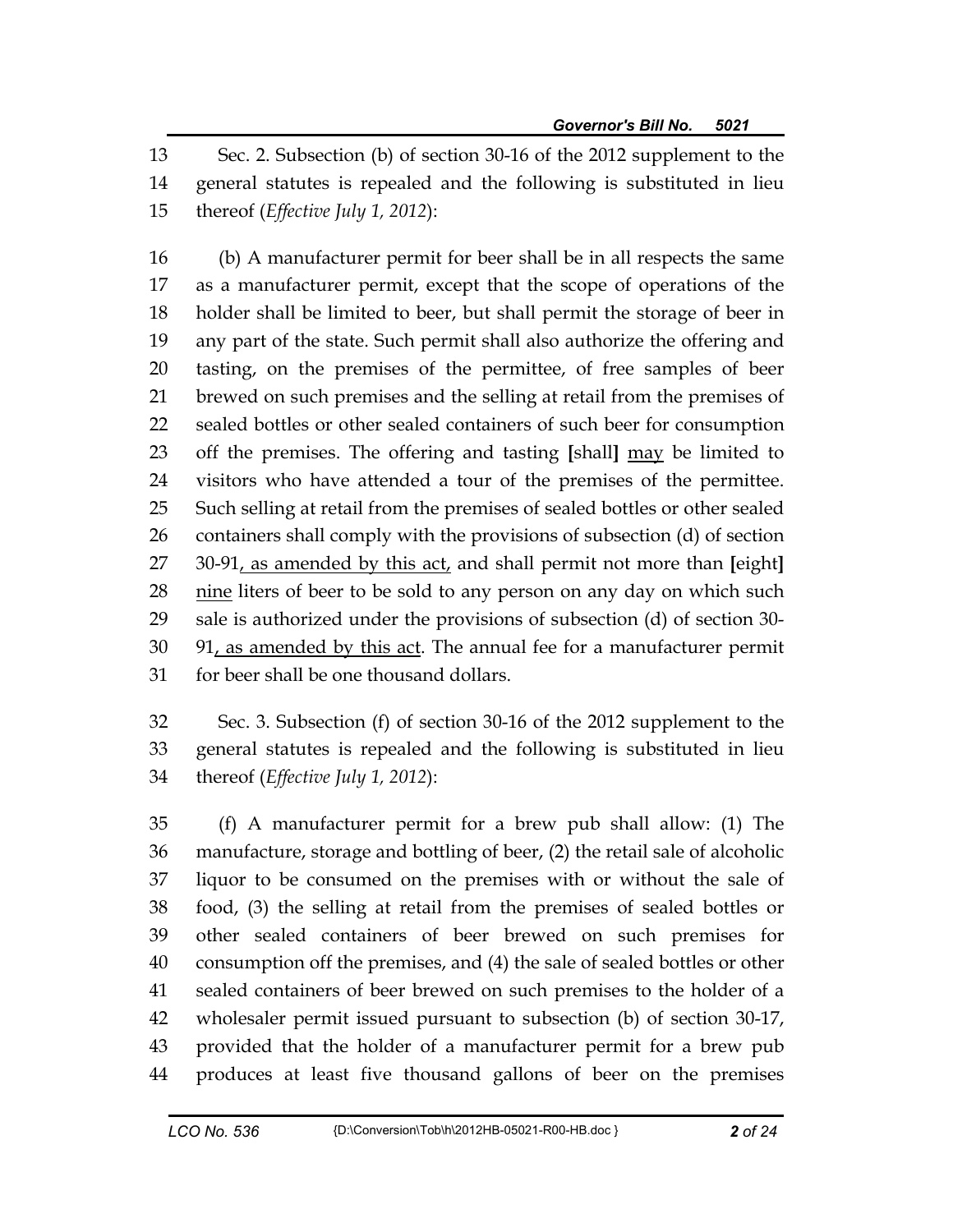45 annually. Such selling at retail from the premises of sealed bottles or 46 other sealed containers shall comply with the provisions of subsection  $47$  (d) of section 30-91, as amended by this act, and shall permit not more 48 than **[**eight**]** nine liters of beer to be sold to any person on any day on 49 which such sale is authorized under the provisions of subsection (d) of 50 section 30-91, as amended by this act. The annual fee for a 51 manufacturer permit for a brew pub shall be three hundred dollars.

52 Sec. 4. Section 30-16 of the 2012 supplement to the general statutes is 53 amended by adding subsection (g) as follows (*Effective July 1, 2012*):

54 (NEW) (g) A manufacturer permit for beer and brew pub shall be in 55 all respects the same as a manufacturer permit for beer as defined in 56 subsection (b) of this section and shall allow those additional 57 permissible uses specified in the manufacturer permit for a brew pub 58 as defined in subsection (f) of this section, provided the holder of a 59 manufacturer permit for beer and brew pub produces at least five 60 thousand gallons of beer on the premises annually. The annual fee for 61 a manufacturer permit for beer and brew pub shall be one thousand 62 five hundred dollars.

63 Sec. 5. Subsection (a) of section 30-17b of the general statutes is 64 repealed and the following is substituted in lieu thereof (*Effective July*  65 *1, 2012*):

66 (a) No person shall be employed by any wholesaler of alcoholic 67 liquor to sell or offer for sale alcoholic liquor to any retailer of alcoholic 68 liquor unless such person holds a wholesaler's salesman certificate or 69 files an application for such certificate not later than ten days after the 70 date of his or her initial employment. Any person desiring a 71 wholesaler's salesman certificate or renewal thereof, shall file a sworn 72 application for such certificate upon forms to be furnished by the 73 Department of Consumer Protection, showing his or her name, 74 address and such other information as the department may require. 75 An application for an initial certificate shall be accompanied by a 76 nonrefundable fee in the amount of fifty dollars. **[**Upon approval of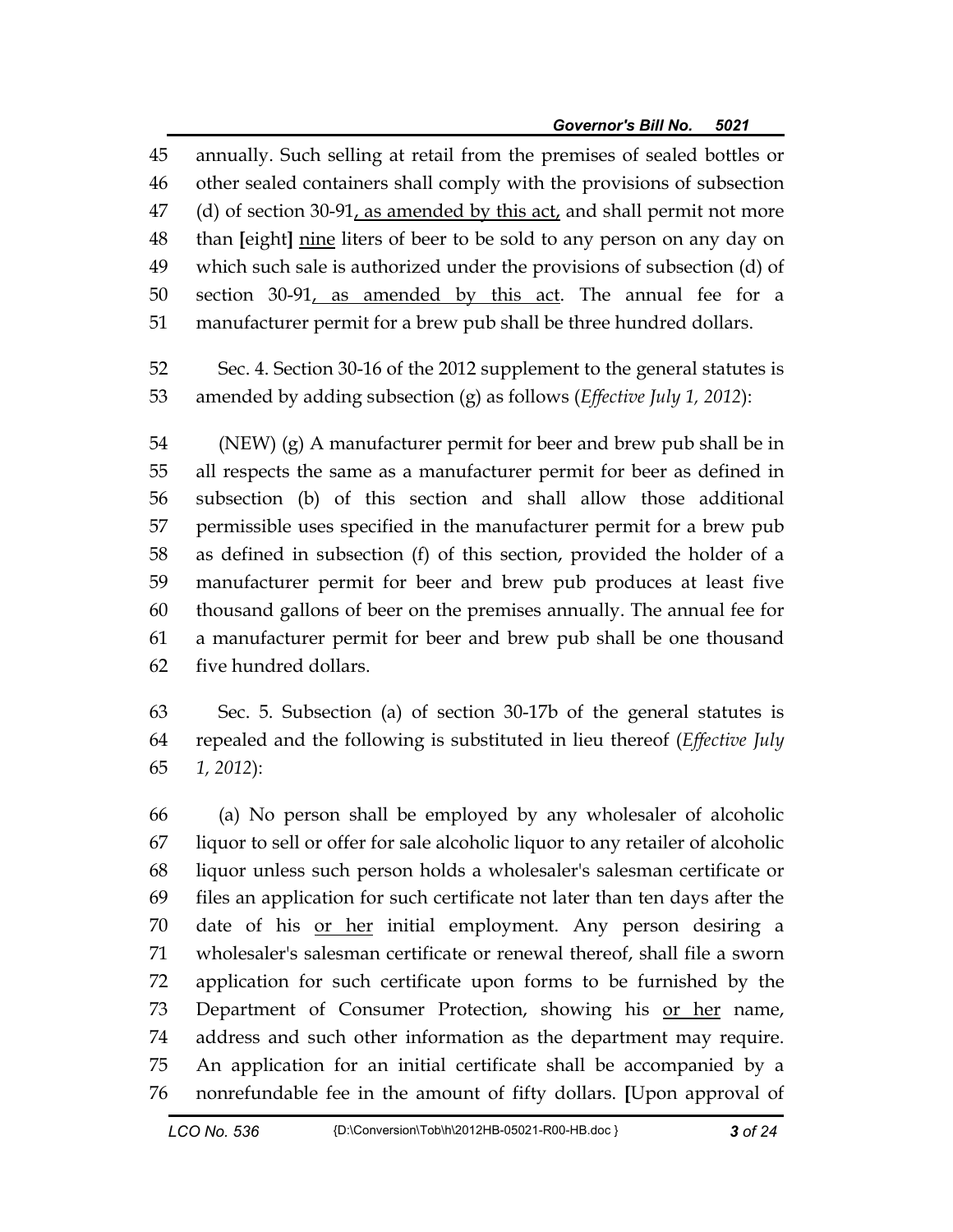77 such application, the department shall issue a certificate which shall be 78 renewed only upon change of employment.**]** All such certificates shall 79 expire biennially on January thirty-first. The biennial renewal fee for a 80 certificate shall be twenty dollars. If a certified wholesaler's salesman 81 changes employment, a renewal application shall be filed not later 82 than ten days after the date such new employment commences and 83 shall be accompanied by a nonrefundable fee in the amount of fifty 84 dollars.

85 Sec. 6. Subsections (a) and (b) of section 30-20 of the 2012 86 supplement to the general statutes are repealed and the following is 87 substituted in lieu thereof (*Effective July 1, 2012*):

88 (a) A package store permit shall allow the retail sale of alcoholic 89 liquor not to be consumed on the premises, such sales to be made only 90 in sealed bottles or other containers. The holder of a package store 91 permit may, in accordance with regulations adopted by the 92 Department of Consumer Protection pursuant to the provisions of 93 chapter 54, offer free samples of alcoholic liquor for tasting on the 94 premises, conduct demonstrations and conduct tastings or 95 demonstrations provided by a permittee or backer of a package store 96 for a nominal charge to charitable nonprofit organizations. Any 97 offering, tasting or demonstration held on permit premises shall be 98 conducted only during the hours a package store is permitted to sell 99 alcoholic liquor under section 30-91, as amended by this act. No store 100 operating under a package store permit shall sell any commodity other 101 than alcoholic liquor except that, notwithstanding any other provision 102 of law, such store may sell (1) cigarettes, (2) publications, (3) bar 103 utensils, which shall include, but need not be limited to, corkscrews, 104 beverage strainers, stirrers or other similar items used to consume or 105 related to the consumption of alcoholic liquor, (4) gift packages of 106 alcoholic liquor shipped into the state by a manufacturer or out-of-107 state shipper, which may include a nonalcoholic item in the gift 108 package that may be any item, except food or tobacco products, 109 provided the dollar value of the nonalcoholic items does not exceed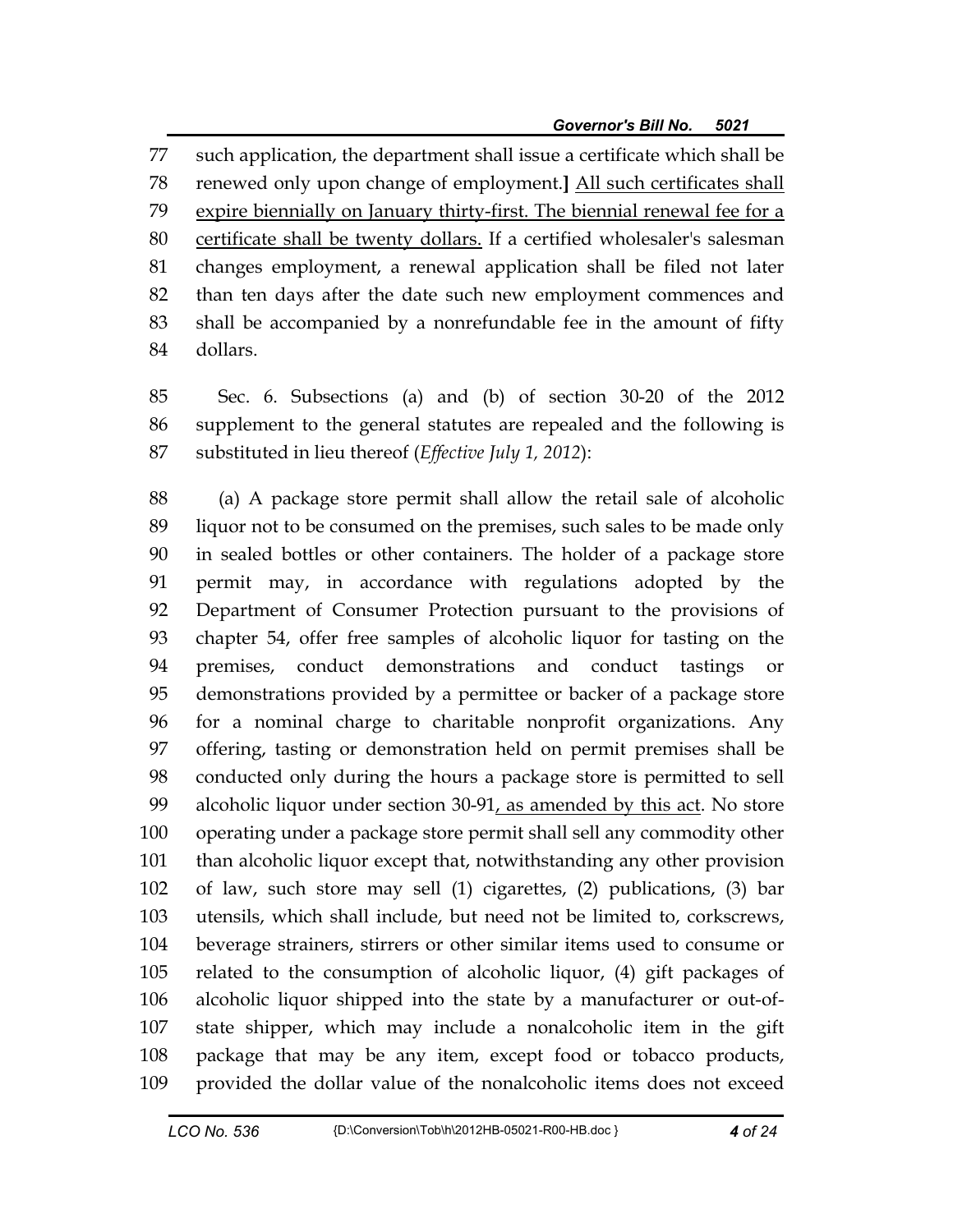*Governor's Bill No. 5021* 

110 the dollar value of the alcoholic items of the package, (5) 111 complementary fresh fruits used in the preparation of mixed alcoholic 112 beverages, (6) cheese or crackers, or both, (7) snack food, including, but 113 not limited to, chips, candy and nuts, (8) nonalcoholic beverages, **[**(6)**]** 114 (9) concentrates used in the preparation of mixed alcoholic beverages, 115 **[**(7)**]** (10) beer and wine-making kits and products related to beer and 116 wine-making kits, **[**(8)**]** (11) ice in any form, **[**(9)**]** (12) articles of 117 clothing imprinted with advertising related to the alcoholic liquor 118 industry, **[**(10)**]** (13) gift baskets or other containers of alcoholic liquor, 119 **[**(11)**]** (14) multiple packages of alcoholic liquors, as defined in 120 subdivision (3) of section 30-1, **[**provided in all such cases the 121 minimum retail selling price for such alcoholic liquor shall apply,**]** and 122 **[**(12)**]** (15) lottery tickets authorized by the Department of Consumer 123 Protection, if licensed as an agent to sell such tickets by said 124 department. A package store permit shall also allow the taking and 125 transmitting of orders for delivery of such merchandise in other states. 126 Notwithstanding any other provision of law, a package store permit 127 shall allow the participation in any lottery ticket promotion or 128 giveaway sponsored by the Department of Consumer Protection. **[**The**]** 129 For a holder of not less than one or more than three package store 130 permits the annual fee for **[**a package store**]** each permit shall be five 131 hundred thirty-five dollars. For a holder of not less than four or more 132 than six package store permits the annual fee for each permit shall be 133 one thousand dollars. For a holder of not less than seven or more than 134 nine package store permits the annual fee for each permit shall be one 135 thousand five hundred dollars.

136 (b) A grocery store beer permit may be granted to any grocery store 137 and shall allow the retail sale of beer in standard size containers not to 138 be consumed on the premises. A holder of a grocery store beer permit 139 shall post in a prominent location adjacent to the beer display, the 140 retail price for each brand of beer and said retail price shall include all 141 applicable federal and state taxes including the applicable state sales 142 taxes. The annual fee for a grocery store beer permit shall be one 143 hundred seventy dollars. For a grocery store that has annual sales of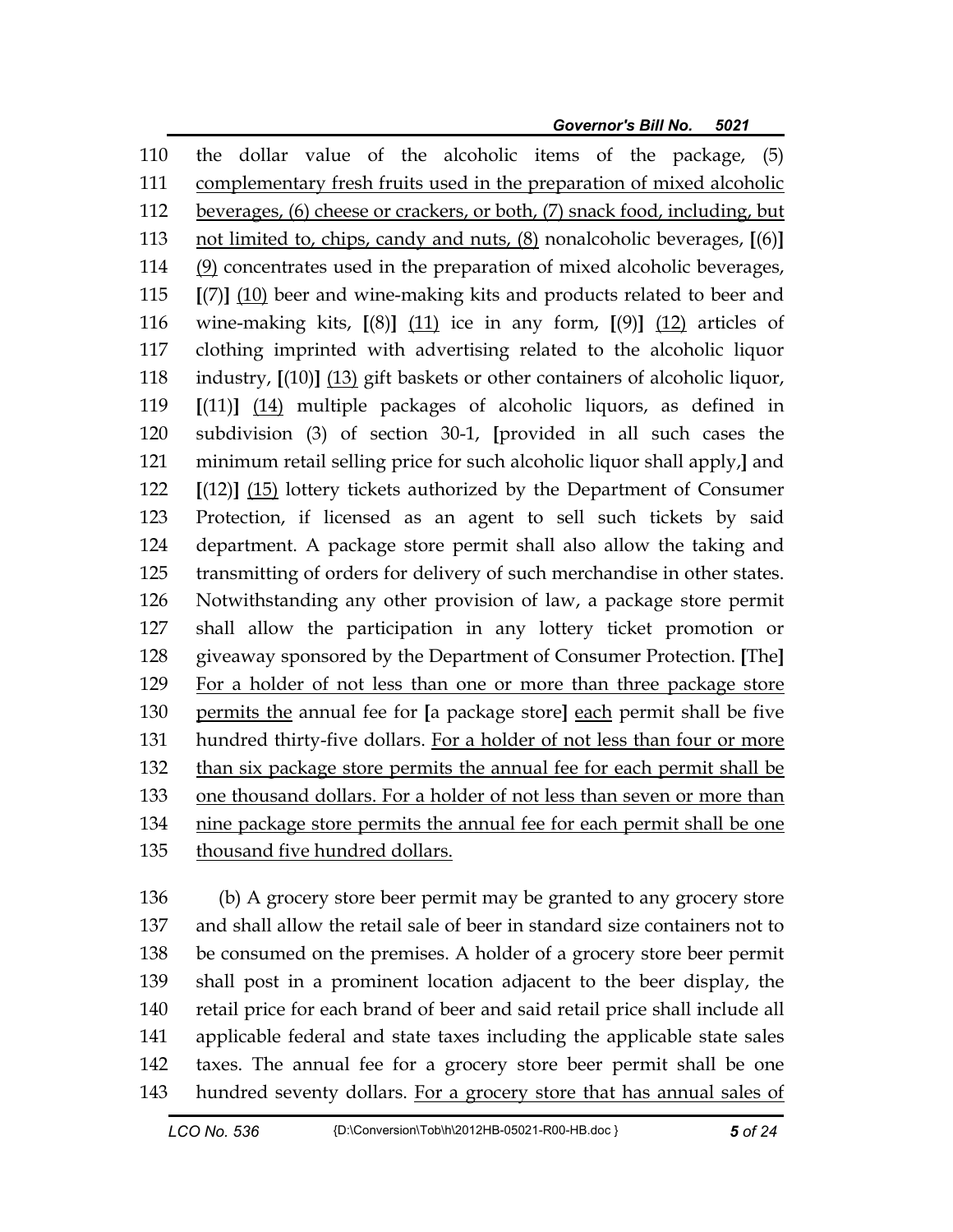144 food and grocery items of not less than two million dollars the annual

- 145 fee for a grocery store beer permit shall be one thousand five hundred 146 dollars.
- 147 Sec. 7. Section 30-20 of the 2012 supplement to the general statutes is 148 amended by adding subsection (d) as follows (*Effective July 1, 2012*):

149 (NEW) (d) A convenience store beer permit may be granted to any 150 convenience store and shall allow the retail sale of beer in standard 151 size containers, which shall not to be consumed on the premises. A 152 holder of a convenience store beer permit shall post in a prominent 153 location, adjacent to the beer display, the retail price for each brand of 154 beer. Such retail price shall include all applicable federal and state 155 taxes, including applicable state sales taxes. The annual fee for a 156 convenience store beer permit shall be one hundred sixty dollars plus 157 the sum required by section 30-66. On or before June 30, 2014, for 158 purposes of this subsection, "convenience store" means a retail 159 establishment: (1) Where grocery products are regularly and 160 customarily sold for consumption off premises, (2) that has a gross 161 square foot area of not more than five thousand square feet, and (3) 162 that has a sales area of not less than one thousand five hundred square 163 feet, of which not less than thirty per cent of such sales area contains 164 grocery products available and present for sale to the public, 165 including, but not limited to, staple grocery items, dairy products, 166 snacks and beverages. On or after July 1, 1014, for purposes of this 167 subsection, "convenience store" means a retail establishment: (1) Where 168 grocery products are regularly and customarily sold for consumption 169 off premises, (2) that has a gross square foot area of not more than five 170 thousand square feet, and (3) that has a sales area of not less than one 171 thousand two hundred square feet, of which not less than thirty per 172 cent of such sales contains grocery products available and present for 173 sale to the public, including, but not limited to, staple grocery items, 174 dairy products, snacks and beverages.

175 Sec. 8. Section 30-37c of the general statutes is repealed and the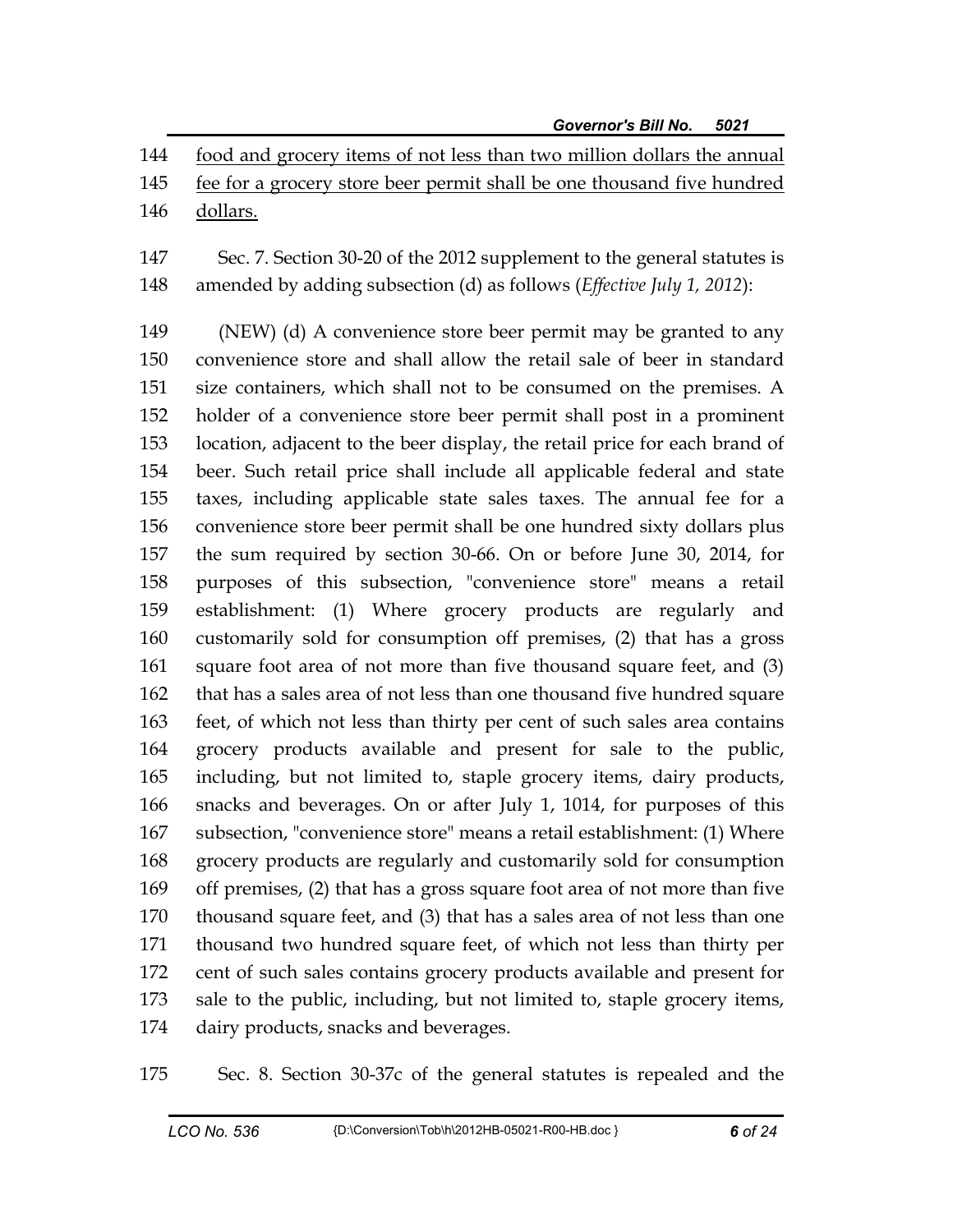176 following is substituted in lieu thereof (*Effective July 1, 2012*):

177 (a) A bowling establishment permit shall allow the retail sale of 178 alcoholic liquor to be consumed on the premises of a commercial 179 bowling establishment containing ten or more lanes. A bowling 180 establishment permit for beer and wine shall allow the retail sale of 181 beer and wine to be consumed on the premises of a commercial 182 bowling establishment containing ten or more lanes. The annual fee for 183 a bowling establishment permit shall be **[**two**]** one thousand **[**two 184 hundred fifty**]** dollars and for a bowling establishment permit for beer 185 and wine shall be four hundred forty dollars.

186 (b) A racquetball facility permit shall allow the retail sale of 187 alcoholic liquor to be consumed on the premises of a commercial 188 racquetball facility containing five or more courts. The annual fee for a 189 racquetball facility permit shall be **[**two**]** one thousand **[**two hundred 190 fifty**]** dollars.

191 Sec. 9. Subsection (a) of section 30-48 of the 2012 supplement to the 192 general statutes is repealed and the following is substituted in lieu 193 thereof (*Effective July 1, 2012*):

194 (a) No backer or permittee of one permit class shall be a backer or 195 permittee of any other permit class except in the case of any class of 196 airport, railroad, airline and boat permits, and except that: (1) A backer 197 of a hotel or restaurant permit may be a backer of both such classes; (2) 198 a holder or backer of a manufacturer permit for a brew pub, a 199 restaurant permit or a cafe permit may be a holder or backer of any 200 other or all of such classes; (3) a holder or backer of a restaurant permit 201 may be a holder or backer of a bowling establishment permit; (4) a 202 backer of a restaurant permit may be a backer of a coliseum permit or a 203 coliseum concession permit, or both, when such restaurant is within a 204 coliseum; (5) a backer of a hotel permit may be a backer of a coliseum 205 permit or a coliseum concession permit, or both; (6) a backer of a 206 coliseum permit may be a backer of a coliseum concession permit; (7) a 207 backer of a coliseum concession permit may be a backer of a coliseum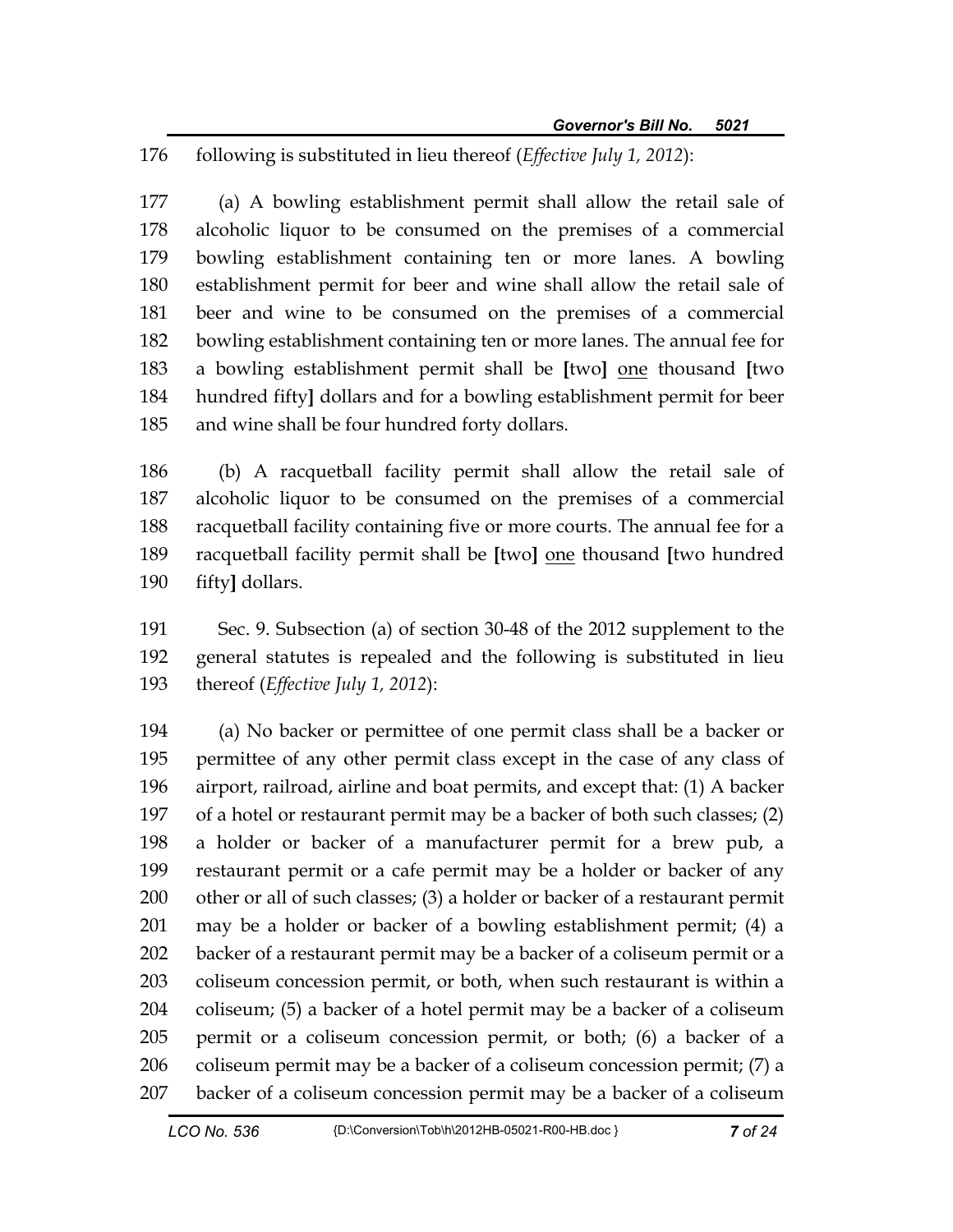208 permit; (8) a backer of a grocery store beer permit may be a backer of a 209 package store permit; **[**if such was the case on or before May 1, 1996;**]** 210 (9) a backer of a university permit may be a backer of a nonprofit 211 theater permit; (10) subject to the discretion of the department, a 212 backer of a permit provided for in section 30-33b, may be a backer of 213 any other retail on-premise consumption permit, including those 214 permits provided for in section 30-33b; (11) a backer of a nonprofit 215 theater permit may be a holder or backer of a hotel permit; (12) a 216 holder or backer of a restaurant permit may be a holder or backer of a 217 special outing facility permit; (13) a backer of a concession permit may 218 be a backer of a coliseum permit or a coliseum concession permit, or 219 both; (14) a holder of an out-of-state winery shipper's permit for wine 220 may be a holder of an in-state transporter's permit or an out-of-state 221 entity wine festival permit issued pursuant to section 30-37m, or of 222 both such permits; (15) a holder of an out-of-state shipper's permit for 223 alcoholic liquor other than beer may be a holder of an in-state 224 transporter's permit; and (16) a holder of a manufacturer's permit for a 225 farm winery may be a holder of an in-state transporter's permit, a wine 226 festival permit issued pursuant to section 30-37*l,* a farmers' market 227 wine sales permit issued pursuant to subsection (a) of section 30-37o or 228 of any combination of such permits. Any person may be a permittee of 229 more than one permit. A person may be a permittee under a permit 230 provided for in section 30-33b and a backer of any other retail on-231 premise consumption permit, including those permits provided for in 232 section 30-33b. The operator of a racing or jai alai exhibition with pari-233 mutuel betting licensed by the Gaming Policy Board may be a backer 234 of any permit provided for in section 30-33b. No holder of a 235 manufacturer permit for a brew pub and no spouse or child of such 236 holder may be a holder or backer of more than three restaurant 237 permits or cafe permits.

238 Sec. 10. Subsection (a) of section 30-48a of the general statutes is 239 repealed and the following is substituted in lieu thereof (*Effective from*  240 *passage*):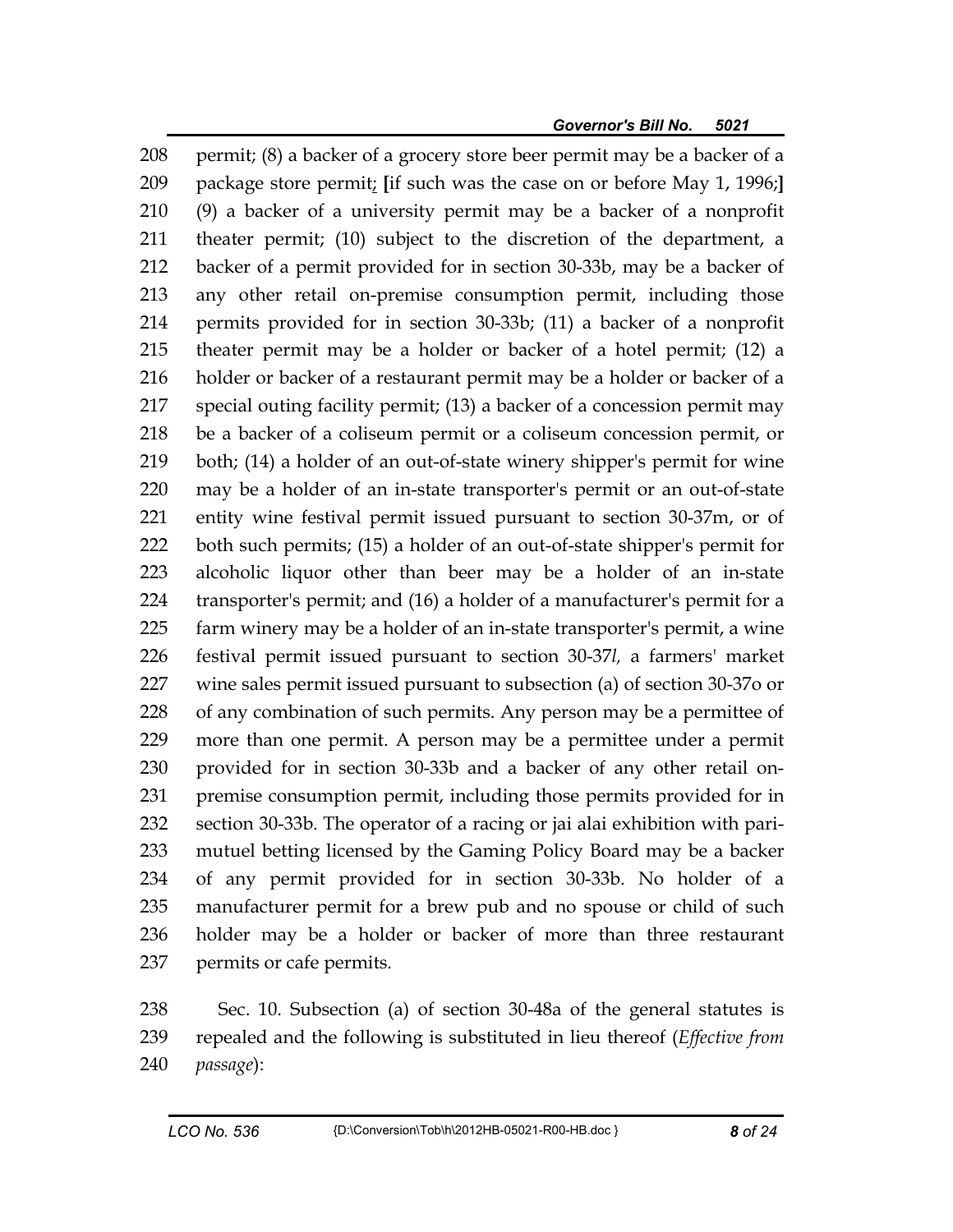241 (a) No person, and no backer as defined in section 30-1, shall, except 242 as hereinafter provided, acquire an interest in more than **[**two**]** nine 243 alcoholic beverage retail permits. **[**, but nothing herein shall (1) require 244 any such person who had, on June 8, 1981, such interest in more than 245 two such permits to surrender, dispose of or release his interest in any 246 such permit or permits nor shall it affect his right to continue to hold, 247 use and renew such permits, or  $(2)$  prohibit any such person who had, 248 on June 8, 1981, such interest in more than two such permits from 249 transferring his interest in such permits by inter vivos or testamentary 250 disposition, including living trusts, to his spouse or child, or such 251 spouse's or child's living trust or prohibit such spouse or child from 252 accepting such a transfer notwithstanding that such spouse or child 253 may already hold another permit issued under the provisions of this 254 chapter.**]** Any such permit so transferred may be renewed by such 255 transferee under the provisions of section 30-14a, as amended by this 256 act. **[**Except as provided in subdivision (1), a**]** A person shall be 257 deemed to acquire an interest in a retail permit if an interest is owned 258 by such person, such person's spouse, children, partners, or an estate, 259 trust, or corporation controlled by such person or such person's 260 spouse, children, or any combination thereof. The provisions of this 261 subsection shall apply to any such interest without regard to whether 262 such interest is a controlling interest. For the purposes of this 263 subsection, "person" means (A) an individual, (B) a corporation or any 264 subsidiary of a corporation, or (C) any combination of corporations or 265 individuals any of whom, or any combination of whom, owns or 266 controls, directly or indirectly, more than five per cent of any entity 267 which is a backer as defined in said section 30-1.

268 Sec. 11. Section 30-51 of the general statutes is amended by adding 269 subsection (c) as follows (*Effective July 1, 2012*):

270 (NEW) (c) The provisions of this section shall not apply to any 271 premises operating under a grocery store permit, which premises are 272 located adjacent or attached to premises operating under a package 273 store permit, provided there is no interior access from the package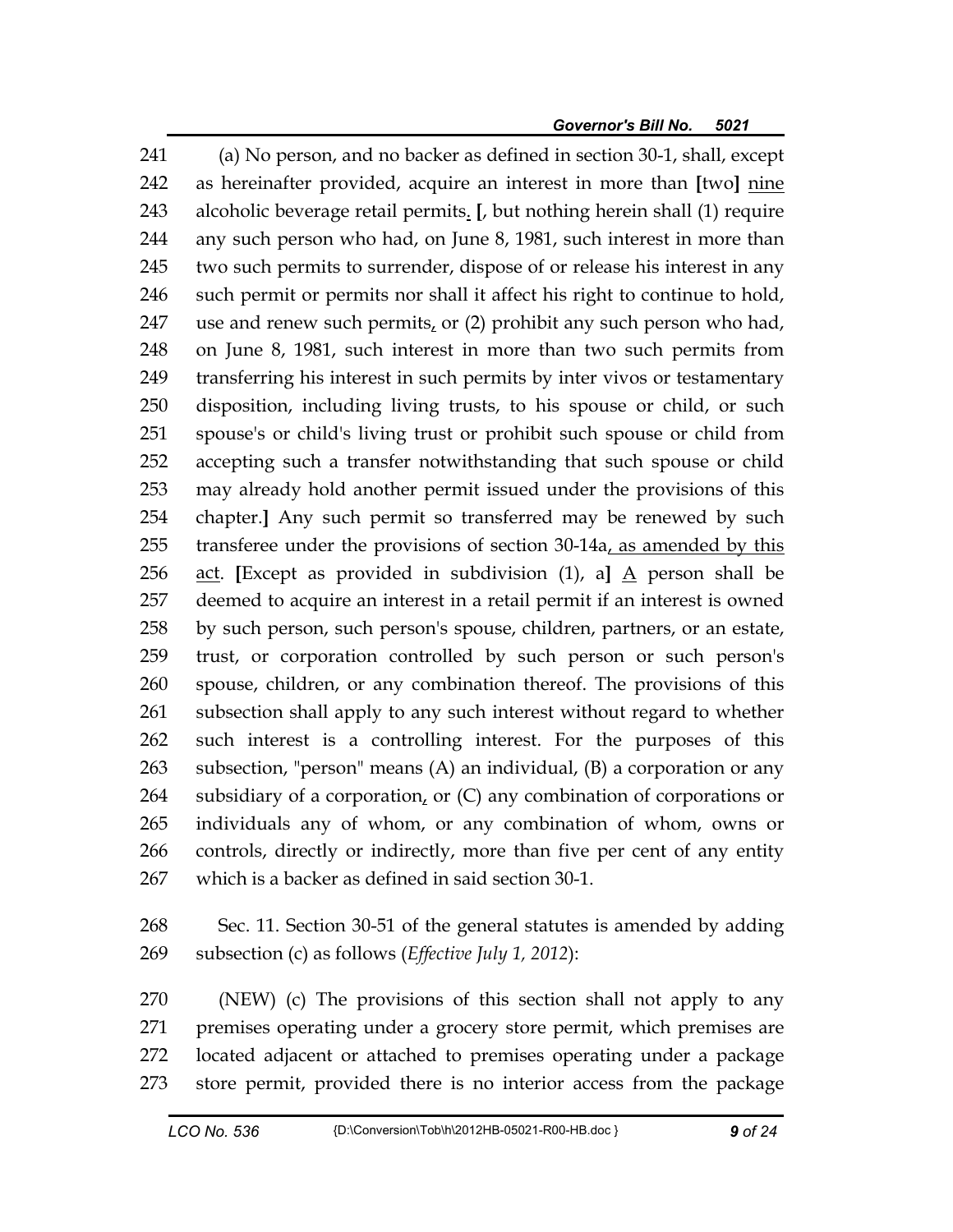274 store permit premises to the grocery store permit premises, unless such 275 access existed and had been approved and endorsed by the 276 Department of Consumer Protection on or before January 1, 2012.

277 Sec. 12. Subsections (b) and (c) of section 30-63 of the general 278 statutes are repealed and the following is substituted in lieu thereof 279 (*Effective July 1, 2012*):

280 (b) **[**No manufacturer, wholesaler or out-of-state shipper permittee 281 shall discriminate in any manner in price discounts between one 282 permittee and another on sales or purchases of alcoholic liquors 283 bearing the same brand or trade name and of like age, size and quality, 284 nor shall such manufacturer, wholesaler or out-of-state shipper 285 permittee allow in any form any discount, rebate, free goods, 286 allowance or other inducement for the purpose of making sales or 287 purchases. Nothing in this subsection shall be construed to prohibit 288 beer manufacturers, beer wholesalers or beer out-of-state shipper 289 permittees from differentiating in the manner in which their products 290 are packaged on the basis of on-site or off-site consumption.**]** 291 Notwithstanding any other provision of the general statutes, a 292 manufacturer or supplier to wholesalers may offer price promotions to 293 wholesalers that require the wholesalers to reduce their prices to 294 retailers consistent with the terms of the offer in order to receive a 295 discount from the manufacturer or supplier, provided, if a wholesaler 296 opts not to participate in a price promotion, the wholesaler shall not be 297 entitled to the discount from the manufacturer or supplier.

298 (c) For alcoholic liquor other than beer, each manufacturer **[**, 299 wholesaler**]** and out-of-state shipper permittee shall electronically post 300 with the department, on a monthly basis, the bottle, can and case price 301 of any brand of goods offered for sale in Connecticut, which price 302 when so posted shall be the controlling price for such manufacturer **[**, 303 wholesaler**]** or out-of-state permittee for the month following such 304 posting. On and after July 1, 2005, for beer, each manufacturer **[**, 305 wholesaler**]** and out-of-state shipper permittee shall electronically post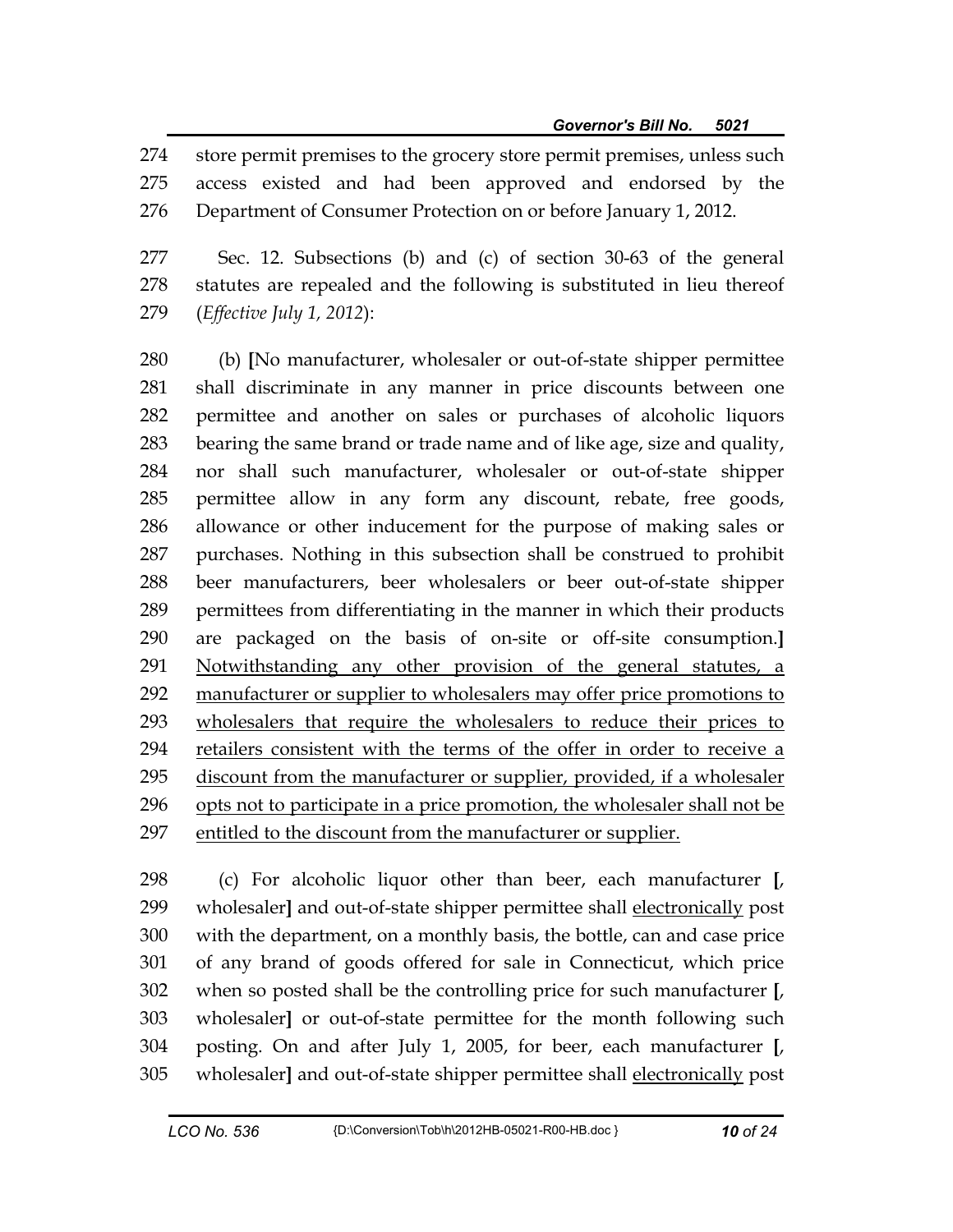306 with the department, on a monthly basis, the bottle, can and case price, 307 and the price per keg or barrel or fractional unit thereof for any brand 308 of goods offered for sale in Connecticut which price when so 309 electronically posted shall be the controlling price for such brand of 310 goods offered for sale in this state for the month following such 311 posting. Such manufacturer **[**, wholesaler**]** and out-of-state shipper 312 permittee may also electronically post additional prices for such bottle, 313 can, case, keg or barrel or fractional unit thereof for a specified portion 314 of the following month which prices when so posted shall be the 315 controlling prices for such bottle, can, case, keg or barrel or fractional 316 unit thereof for such specified portion of the following month. Notice 317 of all manufacturer, wholesaler and out-of-state shipper permittee 318 prices shall be given to permittee purchasers by direct mail, Internet 319 web site or advertising in a trade publication having circulation among 320 the retail permittees. **[**except a wholesaler permittee may give such 321 notice by hand delivery.**]** Price postings with the department setting 322 forth wholesale prices to retailers shall be available for inspection 323 during regular business hours at the offices of the department by 324 manufacturers **[**and wholesalers**]** until three o'clock p.m. of the first 325 business day after the last day for posting prices. **[**A manufacturer or 326 wholesaler may amend such manufacturer's or wholesaler's posted 327 price for any month to meet a lower price posted by another 328 manufacturer or wholesaler with respect to alcoholic liquor bearing the 329 same brand or trade name and of like age, vintage, quality and unit 330 container size; provided that any such amended price posting shall be 331 filed before three o'clock p.m. of the fourth business day after the last 332 day for posting prices; and provided further such amended posting 333 shall not set forth prices lower than those being met. Any 334 manufacturer or wholesaler posting an amended price shall, at the 335 time of posting, identify in writing the specific posting being met. On 336 and after July 1, 2005, all wholesaler postings, other than for beer, for 337 the following month shall be provided to retail permittees not later 338 than the twenty-seventh day of the month prior to such posting. All 339 wholesaler postings for beer shall be provided to retail permittees not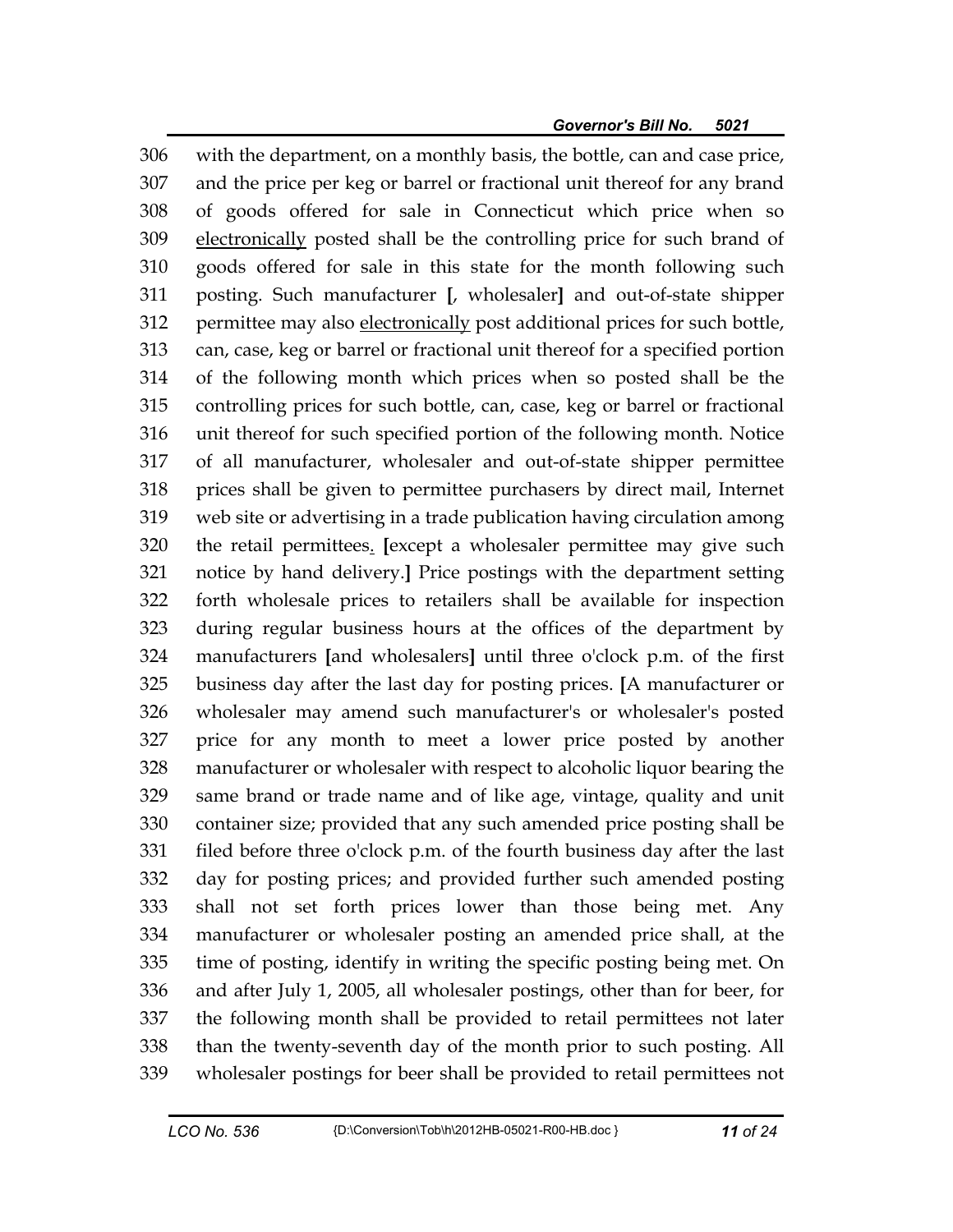340 later than the twentieth day of the month prior to such posting.**]**

341 Sec. 13. Section 30-77 of the general statutes is amended by adding 342 subsection (c) as follows (*Effective July 1, 2012*):

343 (NEW) (c) The provisions of this section shall not prohibit a person 344 from manufacturing or dispensing wine as part of an academic course 345 in a curriculum established, approved by and under the control of a 346 regionally accredited institution of higher education and located on the 347 premises of such accredited institution.

348 Sec. 14. Subsection (a) of section 30-91 of the 2012 supplement to the 349 general statutes is repealed and the following is substituted in lieu 350 thereof (*Effective from passage*):

351 (a) The sale or the dispensing or consumption or the presence in 352 glasses or other receptacles suitable to permit the consumption of 353 alcoholic liquor by an individual in places operating under hotel 354 permits, restaurant permits, cafe permits, restaurant permits for 355 catering establishments, bowling establishment permits, racquetball 356 facility permits, club permits, coliseum permits, coliseum concession 357 permits, special sporting facility restaurant permits, special sporting 358 facility employee recreational permits, special sporting facility guest 359 permits, special sporting facility concession permits, special sporting 360 facility bar permits, golf country club permits, nonprofit public 361 museum permits, university permits, airport restaurant permits, 362 airport bar permits, airport airline club permits, tavern permits, a 363 manufacturer permit for a brew pub, manufacturing permits for beer 364 and brew pubs, casino permits, caterer liquor permits and charitable 365 organization permits shall be unlawful **[**on: (1) Monday, Tuesday, 366 Wednesday, Thursday and Friday**]** (1) between the hours of **[**one**]** two 367 o'clock a.m. and nine o'clock a.m.; **[**(2) Saturday between the hours of 368 two o'clock a.m. and nine o'clock a.m.; (3) Sunday between the hours 369 of two o'clock a.m. and eleven o'clock a.m.; (4)**]** (2) on Christmas, 370 except (A) for alcoholic liquor that is served where food is also 371 available during the hours otherwise permitted by this section for the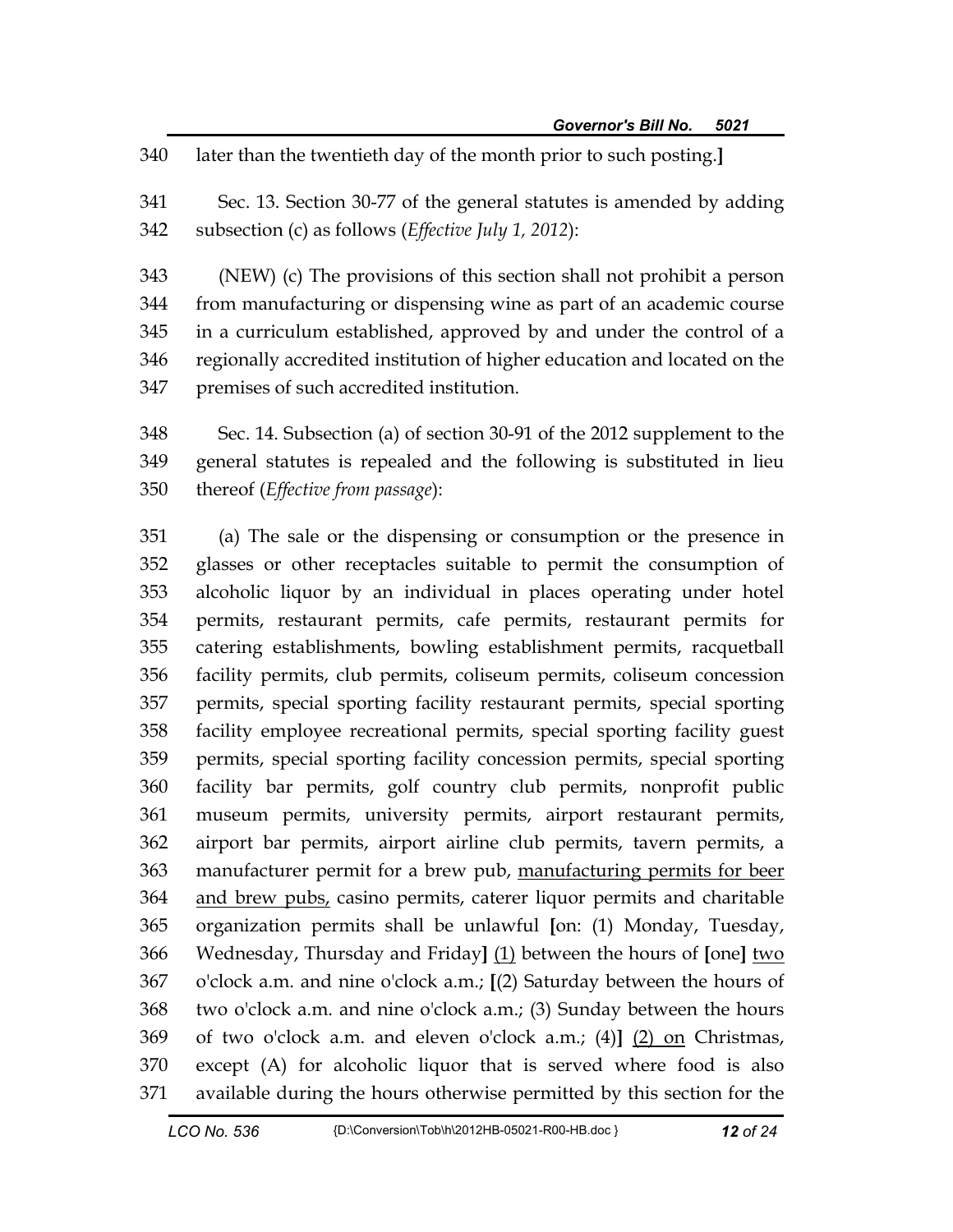372 day on which Christmas falls, and (B) by casino permittees at casinos, 373 as defined in section 30-37k; and **[**(5)**]** (3) on January first between the 374 hours of three o'clock a.m. and nine o'clock a.m. **[**, except that on any 375 Sunday that is January first the prohibitions of this section shall be 376 between the hours of three o'clock a.m. and eleven o'clock a.m.**]**

377 Sec. 15. Subsections (d) and (e) of section 30-91 of the 2012 378 supplement to the general statutes are repealed and the following is 379 substituted in lieu thereof (*Effective from passage*):

380 (d) The sale or dispensing of alcoholic liquor in places operating 381 under package store permits, drug store permits, manufacturer 382 permits for beer, manufacturing permits for beer and brew pubs or 383 grocery store beer permits shall be unlawful on **[**Decoration Day, 384 Independence Day, Labor Day,**]** Thanksgiving Day, New Year's Day **[**, 385 Sunday**]** or Christmas; **[**or, if Independence Day, Christmas or New 386 Year's Day occurs on a Sunday, on the Monday next following such 387 day except that such sale or dispensing shall be lawful on any 388 Independence Day occurring on a Saturday;**]** and such sale or 389 dispensing of alcoholic liquor in places operating under package store 390 permits, drug store permits, manufacturer permits for beer, 391 manufacturing permits for beer and brew pubs and grocery store beer 392 permits shall be unlawful on any other day before eight o'clock a.m. 393 and after **[**nine**]** ten o'clock p.m. It shall be unlawful for the holder of a 394 manufacturing permit for a brew pub to sell beer for consumption off 395 the premises on the days or hours prohibited by this subsection. Any 396 town may, by a vote of a town meeting or by ordinance, reduce the 397 number of hours during which such sale shall be permissible.

398 (e) (1) In the case of any premises operating under a tavern permit, 399 **[**or premises operating under a cafe permit,**]** wherein, under the 400 provisions of this section, the sale of alcoholic liquor is forbidden on 401 certain days or hours of the day, or during the period when a tavern 402 permit **[**or cafe permit**]** is suspended, it shall likewise be unlawful to 403 keep such premises open to, or permit it to be occupied by, the public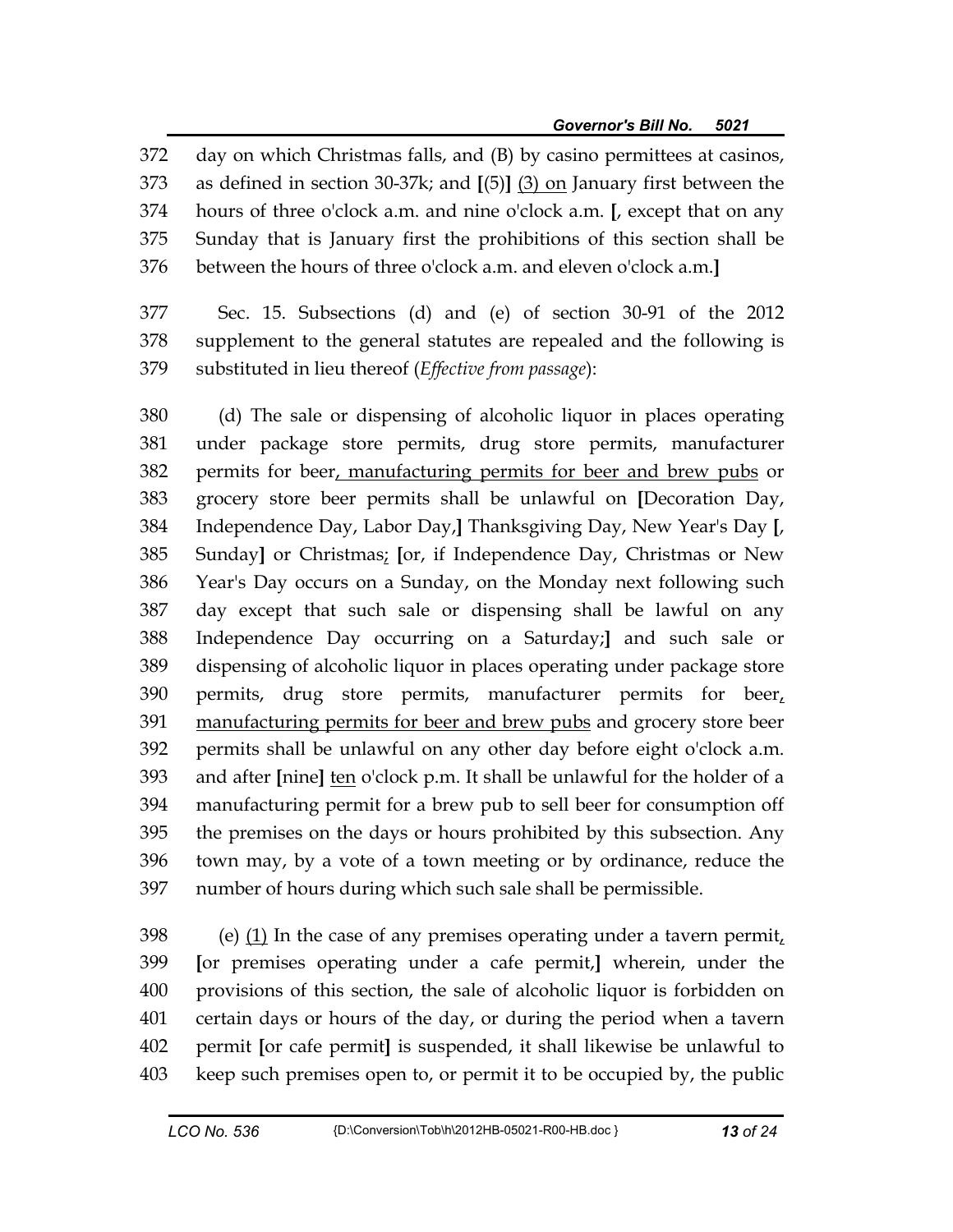404 on such days or hours.

| 405 | (2) In the case of any premises operating under a cafe permit, it shall     |
|-----|-----------------------------------------------------------------------------|
| 406 | be unlawful to keep such premises open to, or permit such premises to       |
| 407 | be occupied by, the public between the hours of two o'clock a.m. and        |
| 408 | six o'clock a.m. on any day of the week or during any period of time        |
| 409 | when such permit is suspended, provided the sale or the dispensing or       |
| 410 | consumption of alcohol on such premises operating under such cafe           |
| 411 | permit shall be prohibited beyond the hours authorized for the sale or      |
| 412 | dispensing or consumption of alcohol for such premises under this           |
| 413 | section.                                                                    |
| 414 | (3) Notwithstanding any provision in this chapter, in the case of any       |
| 415 | premises operating under a tavern or cafe permit, it shall be lawful for    |
| 416 | such premises to be open to, or be occupied by, the public when such        |
| 417 | premises is being used as a site for film, television, video or digital     |
| 418 | production eligible for a film production tax credit pursuant to section    |
| 419 | 12-217jj, provided the sale or the dispensing or consumption of alcohol     |
| 420 | on such premises operating under such tavern or cafe permit shall be        |
| 421 | prohibited beyond the hours authorized for the sale or the dispensing       |
| 422 | or consumption of alcohol for such premises under this section.             |
| 423 | Sec. 16. Section 30-91 of the 2012 supplement to the general statutes       |
| 424 | is amended by adding subsection (m) as follows (Effective from passage):    |
| 425 | (NEW) (m) Notwithstanding any provision of subsection (a) of this           |
| 426 | section, it shall be lawful for casino permittees at casinos, as defined in |
| 427 | section 30-37k, to allow the presence of alcoholic liquor in glasses or     |
| 428 | other receptacles suitable to permit the consumption thereof by an          |
| 429 | individual at any time on its gaming facility, as defined in subsection     |
| 430 | (a) of section 30-37k, provided such alcoholic liquor is served to a        |
| 431 | patron of such casino not later than two o'clock a.m.                       |
| 432 | Sec. 17. Section 30-94 of the general statutes is amended by adding         |
| 433 | subsection (c) as follows ( <i>Effective July 1</i> , 2012):                |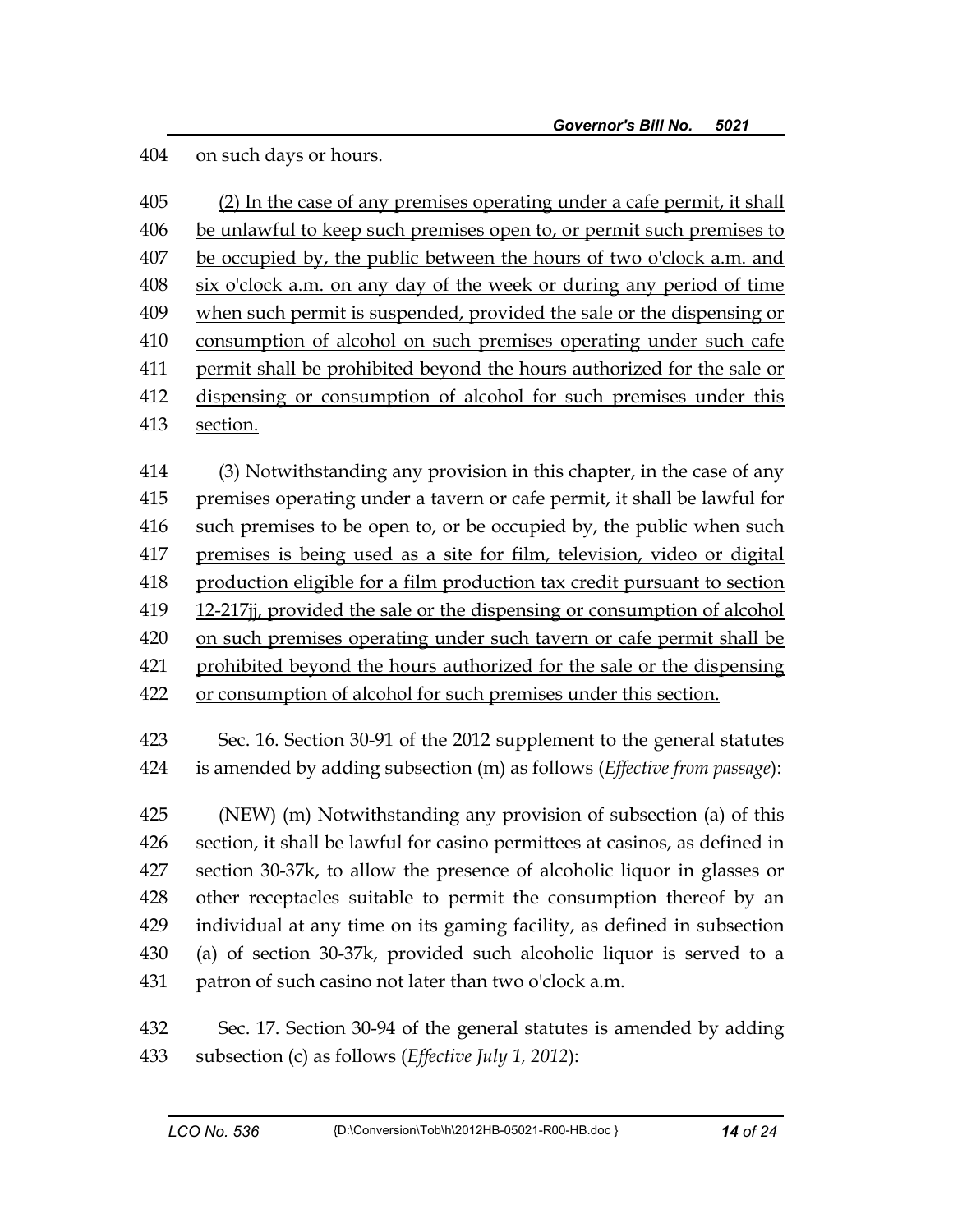434 (NEW) (c) A floor stock allowance or depletion allowance pursuant 435 to a sales promotion that is given to a wholesaler permittee by a 436 manufacturer or out-of-state shipper shall be paid to the wholesaler 437 permittee not later than a period of time, commencing from the date 438 payment is made for the goods purchased, that is equal to the period 439 of time in which such manufacturer or out-of-state shipper requires 440 payment from such wholesaler permittee for goods purchased for a 441 sales promotion.

442 Sec. 18. (NEW) (*Effective July 1, 2012*) (a) The Department of 443 Consumer Protection shall only issue a package store permit, as 444 described in section 30-20 of the general statutes, as amended by this 445 act, to the holder of a package store medallion obtained pursuant to 446 this section.

447 (b) Not later than thirty days after the effective date of this section, 448 the Department of Consumer Protection shall issue package store 449 medallions to all backers, as defined in section 30-1 of the general 450 statutes, of package store permits issued pursuant to section 30-20 of 451 the general statutes, as amended by this act.

452 (c) The Department of Consumer Protection shall issue a package 453 store medallion to a backer, as defined in section 30-1 of the general 454 statutes, who has filed a complete application for a package store 455 permit with said department on or before the effective date of this 456 section upon approval of such application by said department. Said 457 department shall issue the medallion to the backer at the time of the 458 approval of the package store permit.

459 (d) The holder of a package store medallion issued pursuant to this 460 section may sell or transfer such medallion. A seller or transferor of a 461 package store medallion shall provide notification of such sale or 462 transfer to the Department of Consumer Protection not later than thirty 463 days after such sale or transfer, in a form and manner prescribed by 464 said department.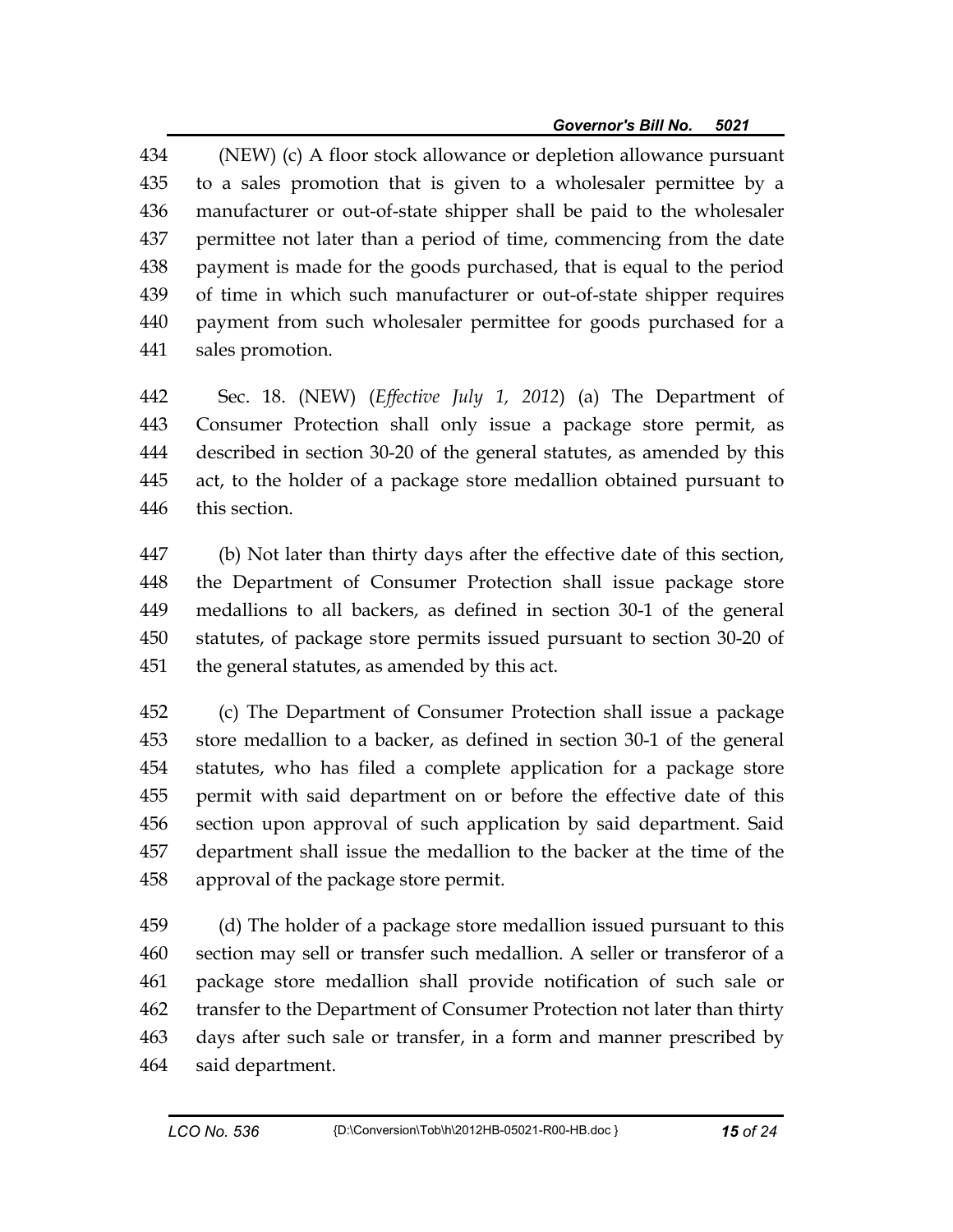465 (e) The seller or transferor of such medallion shall cease all 466 operations related to the package store permit immediately upon the 467 sale or transfer of the package store for which such permit was issued. 468 The Department of Consumer Protection shall terminate a package 469 store permit issued to any person who sells or transfers his or her 470 associated package store medallion.

471 (f) Notwithstanding the provisions of subsection (a) of this section, 472 any person who has executed a contract to purchase a package store 473 medallion may submit an application for a package store permit to the 474 Department of Consumer Protection. Said department shall accept and 475 promptly process such application, provided the applicant furnishes 476 said department with proof of such executed contract. Said 477 department shall require, as a condition of approval of such permit, 478 that the permit holder obtain a medallion.

479 (g) (1) A holder of a package store medallion who does not hold a 480 package store permit shall have six months from the date of purchase 481 or transfer of such medallion to apply for a package store permit. If the 482 medallion holder does not file an application for such permit with the 483 Department of Consumer Protection not later than six months after 484 such sale or transfer, said department may grant the medallion holder 485 an extension of not greater than six months to file such application. 486 Such extension shall be granted by the commissioner for good cause 487 shown. If the owner of the medallion does not file a package store 488 permit application with said department after the extension period 489 expires, he or she shall forfeit such medallion to said department, 490 except if the medallion holder sells or transfers the medallion prior to 491 the expiration of the extension period. If said department denies a 492 medallion holder's package store permit application, the holder may 493 reapply to said department for such permit not later than six months 494 after the date said department rejected the application. If the holder 495 fails to reapply for such permit during such six-month period, the 496 holder shall forfeit the medallion to said department.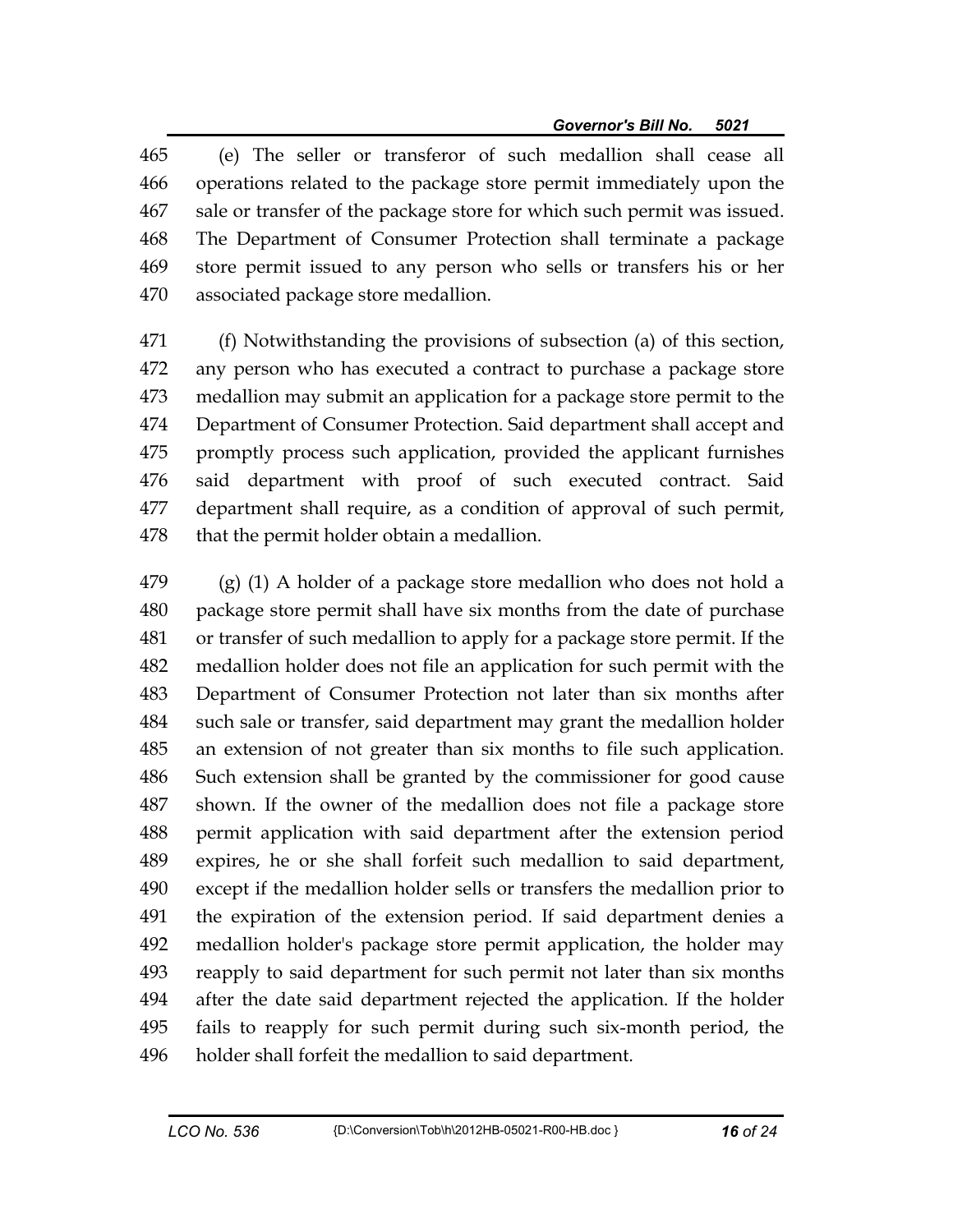497 (2) A holder of a package store medallion that has not been forfeited 498 pursuant to this section shall have the right to sell or transfer such 499 medallion.

500 (3) The time periods set forth in this subsection shall not include any 501 period of time a permit application is under review by the Department 502 of Consumer Protection.

503 (4) The Department of Consumer Protection may, at the discretion 504 of the Commissioner of Consumer Protection, auction to the public a 505 package store medallion that has been forfeited pursuant to this 506 subsection.

507 Sec. 19. Subsection (b) of section 30-6a of the general statutes is 508 repealed and the following is substituted in lieu thereof (*Effective from*  509 *passage*):

510 (b) More specifically, with respect to part V of this chapter, the 511 Department of Consumer Protection may adopt in accordance with the 512 provisions of chapter 54 regulations that are necessary to (1) **[**carry out 513 the purposes of section 30-64 and prevent the circumvention thereof by 514 the offering or giving of any rebate, allowance, free goods, discount or 515 any other thing or service of value; (2)**]** permit the withdrawal of, an 516 addition to, a deletion from or an amendment of any schedule, or a 517 modification of prices therein, **[**when not inconsistent with the 518 purposes of said section 30-64, whenever necessary to avoid practical 519 difficulties or unnecessary hardships to any permittee affected by said 520 section 30-64**]** or because of acts or circumstances beyond the control of 521 such permittee; **[**and under such terms and conditions as are necessary 522 to carry out the purposes of said section 30-64; (3) permit the sale by a 523 retailer of a brand of alcoholic liquor or wine for which a schedule of 524 suggested consumer resale prices has not been and cannot be filed, 525 whenever necessary to avoid practical difficulties or unnecessary 526 hardships to any permittee affected by said section or because of acts 527 or circumstances beyond the control of such permittee, and under such 528 terms and conditions as are necessary to carry out the purposes of said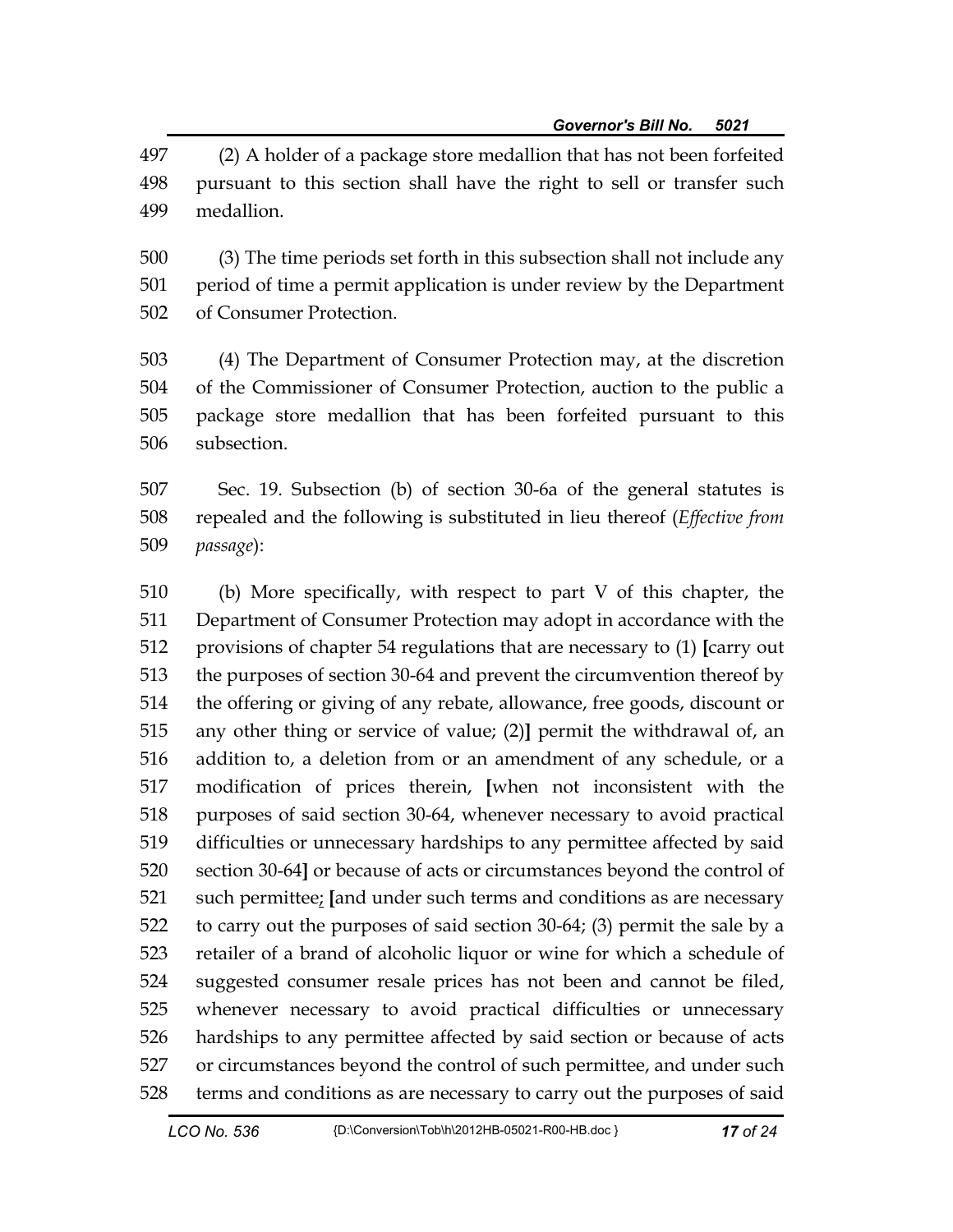529 section 30-64; (4) subject to the provisions of section 30-63e, permit the 530 closeout of a brand for the purpose of discontinuing its sale, under 531 such terms and conditions as are necessary to carry out the purposes of 532 said section 30-64; (5)**]** (2) carry out the purposes of **[**sections 30-68k to 533 30-68m, inclusive, and**]** section 30-76a and prevent **[**their**]** the 534 circumvention of said section 30-76a; **[**(6)**]** (3) on verified application, 535 and for good cause shown, permit any adjustment or change of any 536 item on the schedule required to be filed under section  $30-63$ , as 537 amended by this act; **[**and said section 30-64; and (7) permit the sale at 538 a price which is less than cost by a supplier, wholesaler or retailer for 539 any item of alcoholic liquor, except beer, that is damaged or 540 deteriorated in quality, or, subject to the provisions of section 30-63f,**]** 541 and (4) permit the closeout of a brand or size for the purpose of 542 discontinuing its sale, under such terms and conditions as are 543 necessary to carry out the purposes of **[**sections 30-68k to 30-68m, 544 inclusive, and**]** section 30-76a.

545 Sec. 20. Section 30-67 of the general statutes is repealed and the 546 following is substituted in lieu thereof (*Effective from passage*):

547 In addition to the penalties otherwise provided under this chapter, 548 the Department of Consumer Protection may, for any violation of any 549 provision of **[**section 30-64 or of**]** any regulation adopted under 550 **[**subdivisions (1), (2), (3) and (4)**]** subdivision (1) of subsection (b) of 551 section 30-6a, as amended by this act, suspend, cancel or revoke any 552 permit as follows: For a first offense, not exceeding ten days' 553 suspension of permit; for a second offense, not exceeding thirty days' 554 suspension of permit; and for a third offense, the department may 555 suspend, cancel or revoke the permit.

556 Sec. 21. Subsection (c) of section 1-84b of the general statutes is 557 repealed and the following is substituted in lieu thereof (*Effective from*  558 *passage*):

559 (c) The provisions of this subsection apply to present or former 560 executive branch public officials or state employees who hold or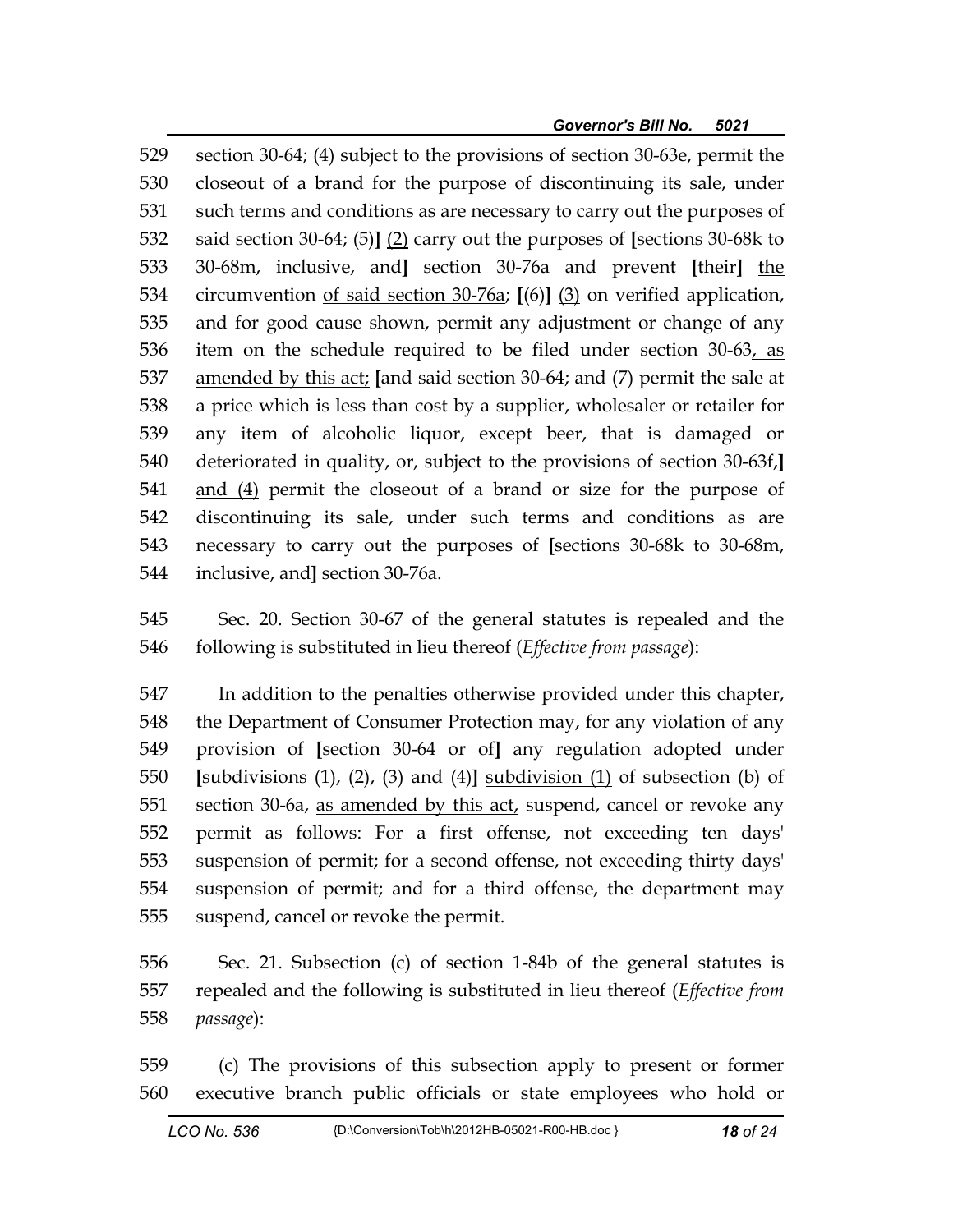561 formerly held positions which involve significant decision-making or 562 supervisory responsibility and are designated as such by the Office of 563 State Ethics in consultation with the agency concerned except that such 564 provisions shall not apply to members or former members of the 565 boards or commissions who serve ex officio, who are required by 566 statute to represent the regulated industry or who are permitted by 567 statute to have a past or present affiliation with the regulated industry. 568 Designation of positions subject to the provisions of this subsection 569 shall be by regulations adopted by the Citizen's Ethics Advisory Board 570 in accordance with chapter 54. As used in this subsection, "agency" 571 means the Office of Health Care Access division within the 572 Department of Public Health, the Connecticut Siting Council, the 573 Department of Banking, the Insurance Department, the Department of 574 Emergency Services and Public Protection, the office within the 575 Department of Consumer Protection that carries out the duties and 576 responsibilities of sections 30-2 to **[**30-68m**]** 30-67, inclusive, as 577 amended by this act, the Public Utilities Regulatory Authority, 578 including the Office of Consumer Counsel, the Department of 579 Consumer Protection and the Gaming Policy Board and the term 580 "employment" means professional services or other services rendered 581 as an employee or as an independent contractor.

582 (1) No public official or state employee in an executive branch 583 position designated by the Office of State Ethics shall negotiate for, 584 seek or accept employment with any business subject to regulation by 585 his agency.

586 (2) No former public official or state employee who held such a 587 position in the executive branch shall within one year after leaving an 588 agency, accept employment with a business subject to regulation by 589 that agency.

590 (3) No business shall employ a present or former public official or 591 state employee in violation of this subsection.

592 Sec. 22. Subsection (a) of section 5-142 of the general statutes is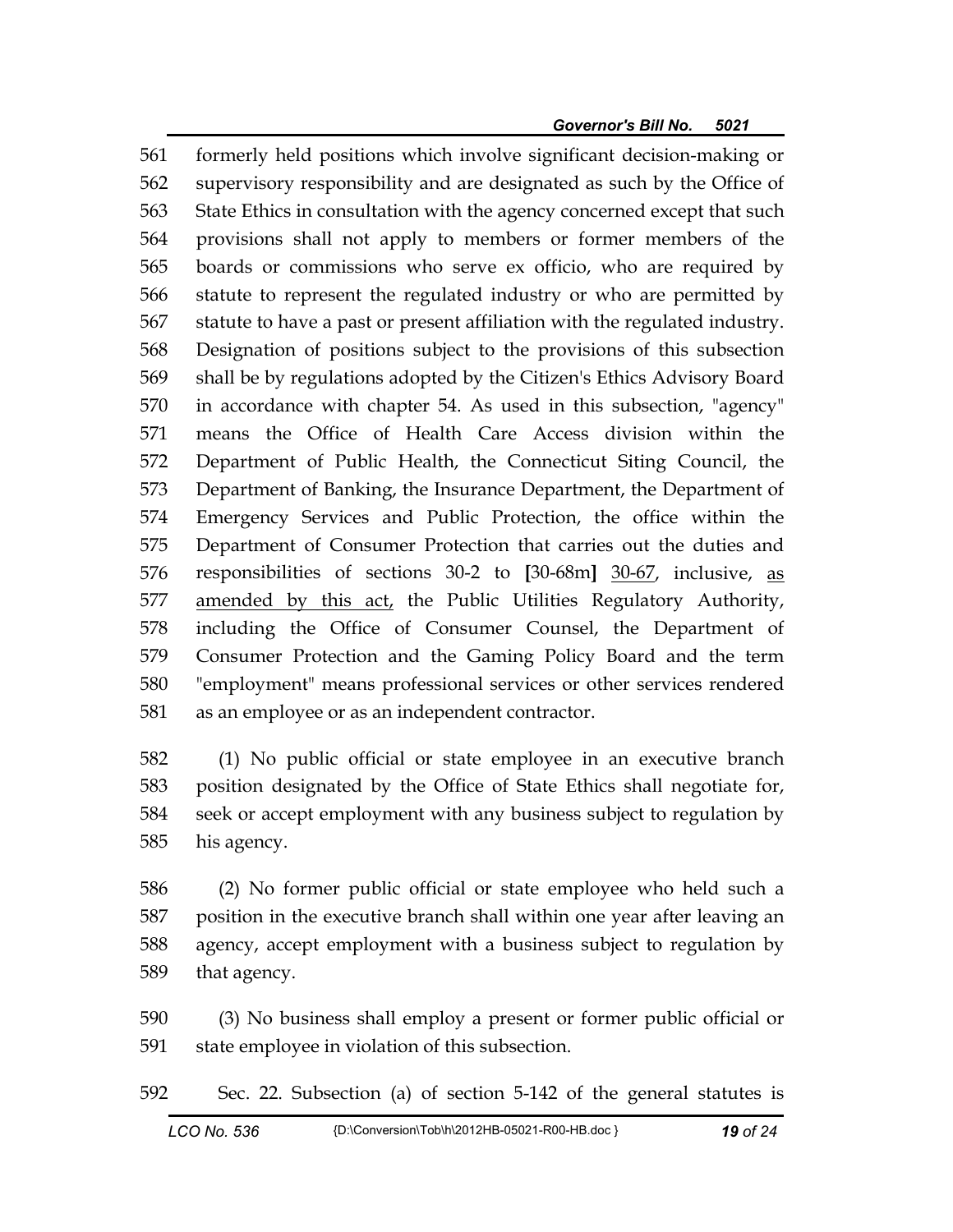593 repealed and the following is substituted in lieu thereof (*Effective from*  594 *passage*):

595 (a) If any member of the Division of State Police within the 596 Department of Emergency Services and Public Protection or of any 597 correctional institution, or any institution or facility of the Department 598 of Mental Health and Addiction Services giving care and treatment to 599 persons afflicted with a mental disorder or disease, or any institution 600 for the care and treatment of persons afflicted with any mental defect, 601 or any full-time enforcement officer of the Department of Energy and 602 Environmental Protection, the Department of Motor Vehicles, the 603 Department of Consumer Protection who carries out the duties and 604 responsibilities of sections 30-2 to **[**30-68m**]** 30-67, inclusive, as 605 amended by this act, the Office of Adult Probation, the Department of 606 Construction Services or the Board of Pardons and Paroles, any 607 probation officer for juveniles or any employee of any juvenile 608 detention home, any member of the police or fire security force of The 609 University of Connecticut, any member of the police or fire security 610 force of Bradley International Airport, any member of the Office of 611 State Capitol Police or any person appointed under section 29-18 as a 612 special policeman for the State Capitol building and grounds and the 613 Legislative Office Building and parking garage and related structures 614 and facilities and other areas under the supervision and control of the 615 Joint Committee on Legislative Management, the Chief State's 616 Attorney, the Chief Public Defender, the Deputy Chief State's 617 Attorney, the Deputy Chief Public Defender, any state's attorney, any 618 assistant state's attorney or deputy assistant state's attorney, any public 619 defender, assistant public defender or deputy assistant public 620 defender, any chief inspector or inspector appointed under section 51- 621 286 or any staff member or employee of the Division of Criminal 622 Justice or of the Division of Public Defender Services, or any Judicial 623 Department employee sustains any injury (1) while making an arrest 624 or in the actual performance of such police duties or guard duties or 625 fire duties or inspection duties, or prosecution or public defender or 626 courthouse duties, or while attending or restraining an inmate of any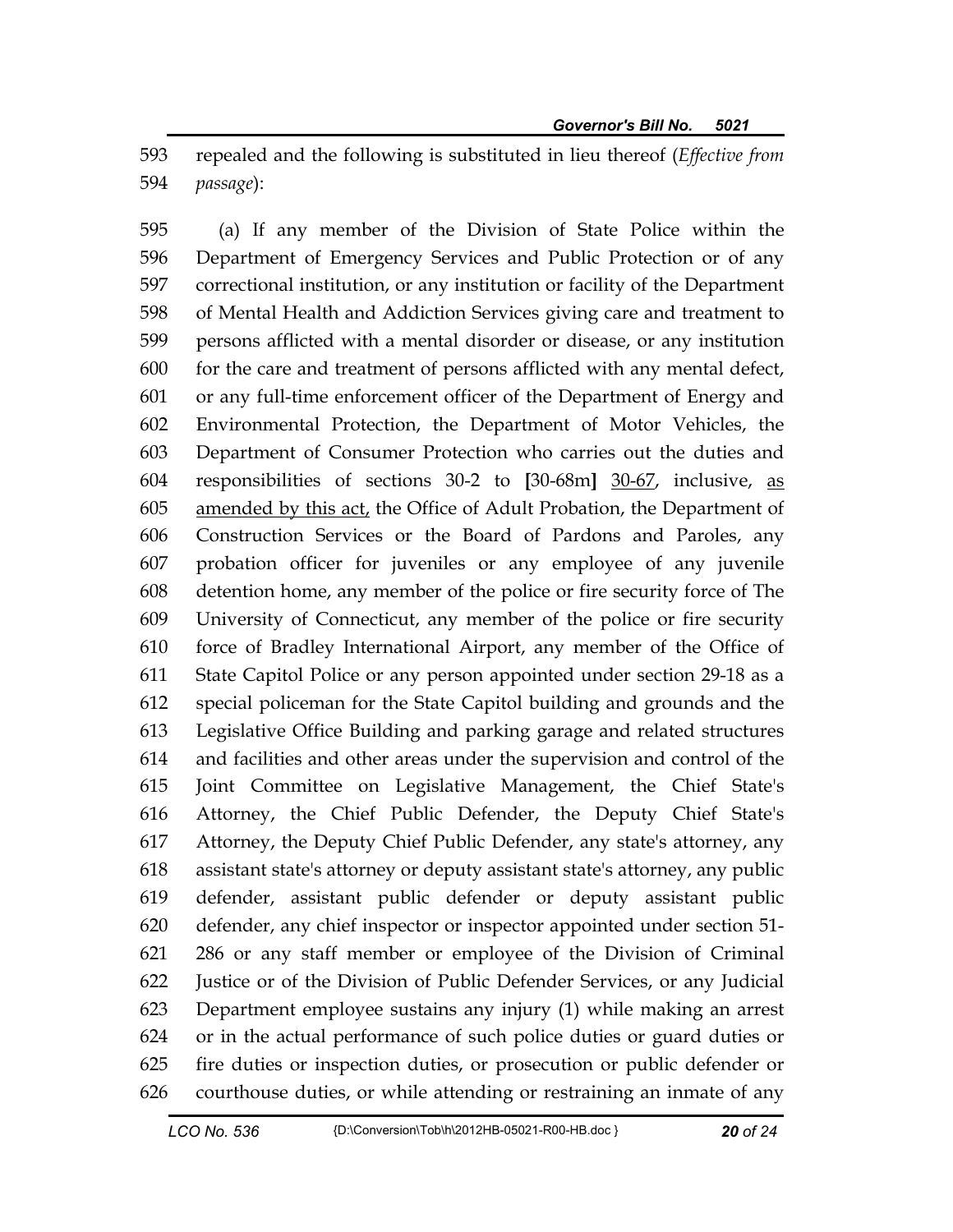627 such institution or as a result of being assaulted in the performance of 628 such person's duty, or while responding to an emergency or code at a 629 correctional institution, and (2) that is a direct result of the special 630 hazards inherent in such duties, the state shall pay all necessary 631 medical and hospital expenses resulting from such injury. If total 632 incapacity results from such injury, such person shall be removed from 633 the active payroll the first day of incapacity, exclusive of the day of 634 injury, and placed on an inactive payroll. Such person shall continue to 635 receive the full salary that such person was receiving at the time of 636 injury subject to all salary benefits of active employees, including 637 annual increments, and all salary adjustments, including salary 638 deductions, required in the case of active employees, for a period of 639 two hundred sixty weeks from the date of the beginning of such 640 incapacity. Thereafter, such person shall be removed from the payroll 641 and shall receive compensation at the rate of fifty per cent of the salary 642 that such person was receiving at the expiration of said two hundred 643 sixty weeks as long as such person remains so disabled, except that 644 any such person who is a member of the Division of State Police within 645 the Department of Emergency Services and Public Protection shall 646 receive compensation at the rate of sixty-five per cent of such salary as 647 long as such person remains so disabled. Such benefits shall be payable 648 to a member of the Division of State Police after two hundred sixty 649 weeks of disability only if the member elects in writing to receive such 650 benefits in lieu of any benefits payable to the employee under the state 651 employees retirement system. In the event that such disabled member 652 of the Division of State Police elects the compensation provided under 653 this subsection, no benefits shall be payable under chapter 568 or the 654 state employees retirement system until the former of the employee's 655 death or recovery from such disability. The provisions of section 31- 656 293 shall apply to any such payments, and the state of Connecticut is 657 authorized to bring an action or join in an action as provided by said 658 section for reimbursement of moneys paid and which it is obligated to 659 pay under the terms of this subsection. All other provisions of the 660 workers' compensation law not inconsistent with this subsection,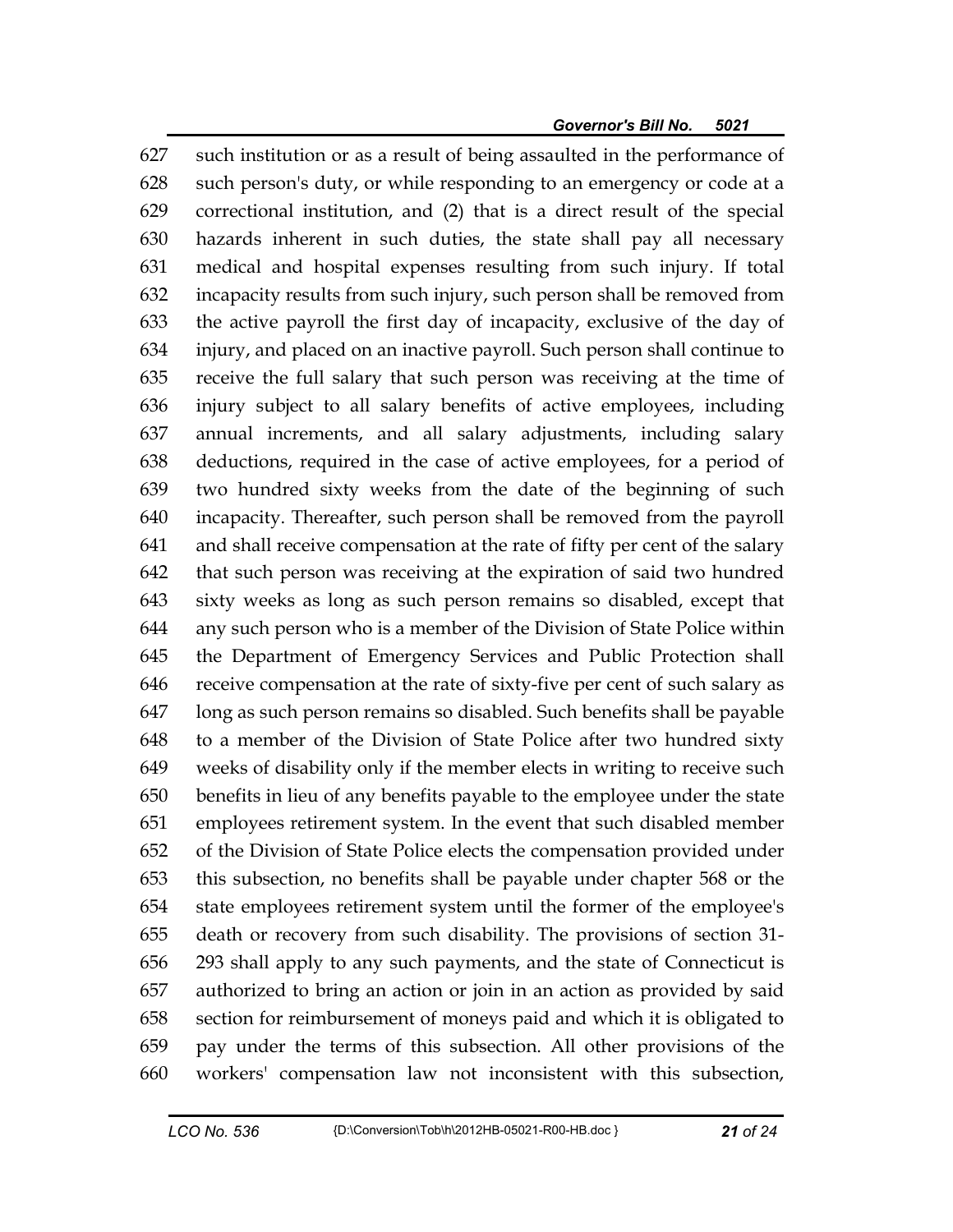661 including the specific indemnities and provisions for hearing and 662 appeal, shall be available to any such state employee or the dependents 663 of such a deceased employee. All payments of compensation made to a 664 state employee under this subsection shall be charged to the 665 appropriation provided for compensation awards to state employees. 666 On and after October 1, 1991, any full-time officer of the Department of 667 Energy and Environmental Protection, the Department of Motor 668 Vehicles, the Department of Consumer Protection who carries out the 669 duties and responsibilities of sections 30-2 to **[**30-68m**]** 30-67, inclusive, 670 as amended by this act, the Office of Adult Probation, the Department 671 of Construction Services or the Board of Pardons and Paroles, any 672 probation officer for juveniles or any employee of any juvenile 673 detention home, the Chief State's Attorney, the Chief Public Defender, 674 the Deputy Chief State's Attorney, the Deputy Chief Public Defender, 675 any state's attorney, assistant state's attorney or deputy assistant state's 676 attorney, any public defender, assistant public defender or deputy 677 assistant public defender, any chief inspector or inspector appointed 678 under section 51-286 or any staff member or employee of the Division 679 of Criminal Justice or the Division of Public Defender Services, or any 680 Judicial Department employee who sustains any injury in the course 681 and scope of such person's employment shall be paid compensation in 682 accordance with the provisions of section 5-143 and chapter 568, 683 except, if such injury is sustained as a result of being assaulted in the 684 performance of such person's duty, any such person shall be 685 compensated pursuant to the provisions of this subsection.

686 Sec. 23. Section 30-4 of the general statutes is repealed and the 687 following is substituted in lieu thereof (*Effective from passage*):

688 No commissioner of the Liquor Control Commission and no 689 employee of the Department of Consumer Protection who carries out 690 the duties and responsibilities of sections 30-2 to **[**30-68m**]** 30-67, 691 inclusive, as amended by this act, and the regulations **[**enacted**]** 692 adopted thereunder may, directly or indirectly, individually or as a 693 member of a partnership or as a shareholder of a corporation, have any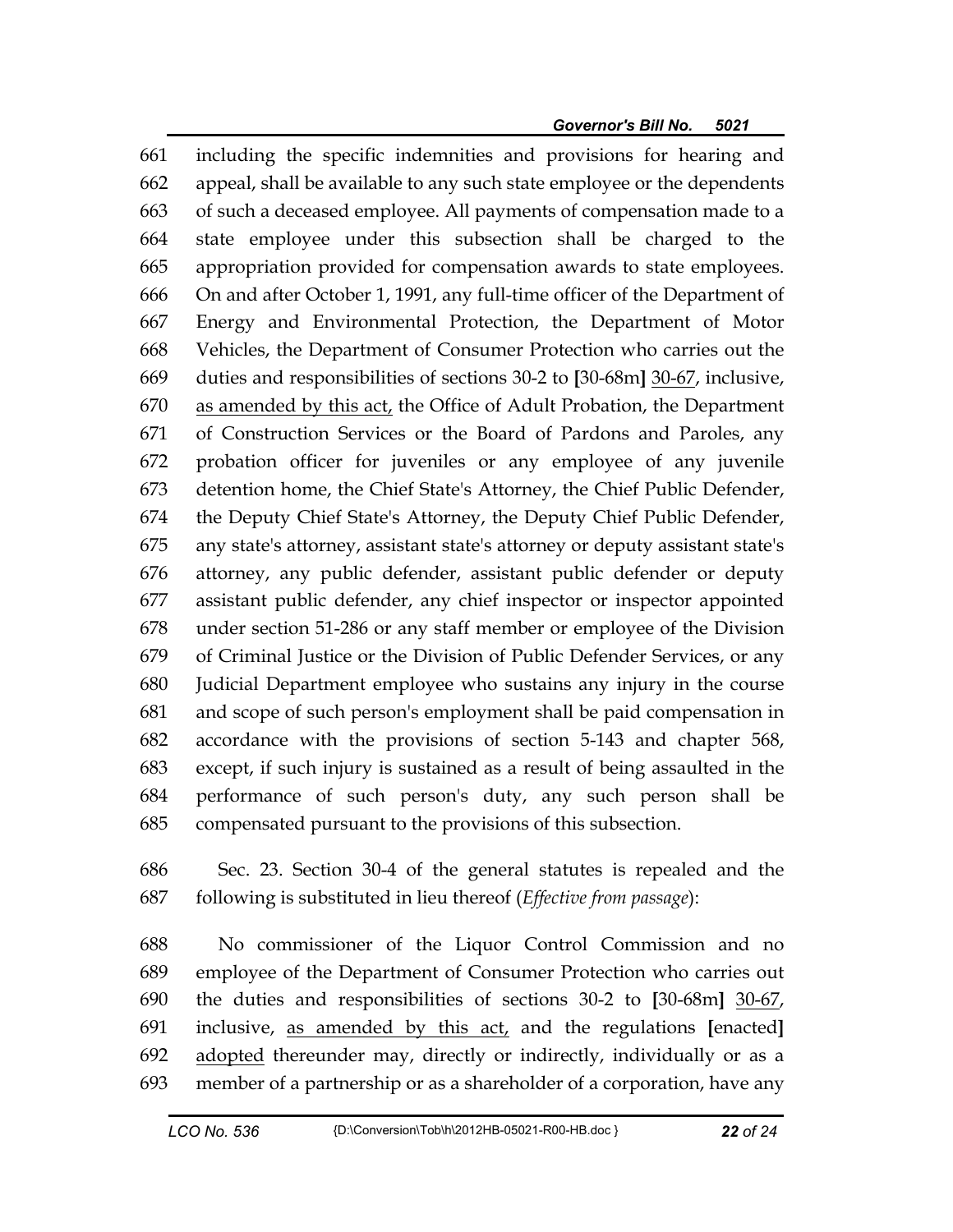694 interest whatsoever in dealing in or in the manufacture of alcoholic 695 liquor, nor receive any commission or profit whatsoever from nor have 696 any interest whatsoever in the purchases or sales made by the persons 697 authorized by this chapter to purchase or sell alcoholic liquor. No 698 provision of this section shall prevent any such commissioner or 699 employee from purchasing and keeping in his possession, for the 700 personal use of himself or members of his family or guests, any 701 alcoholic liquor which may be purchased or kept by any person by 702 virtue of this chapter.

703 Sec. 24. Sections 30-63e, 30-63f, 30-64, 30-68, 30-68i, 30-68k, 30-68*l* 704 and 30-68m of the general statutes are repealed. (*Effective from passage*)

| sections: |              |                       |
|-----------|--------------|-----------------------|
| Section 1 | July 1, 2012 | $30-14a$              |
| Sec. 2    | July 1, 2012 | $30-16(b)$            |
| Sec. 3    | July 1, 2012 | $30-16(f)$            |
| Sec. 4    | July 1, 2012 | $30 - 16$             |
| Sec. 5    | July 1, 2012 | $30-17b(a)$           |
| Sec. 6    | July 1, 2012 | $30-20(a)$ and (b)    |
| Sec. 7    | July 1, 2012 | $30 - 20$             |
| Sec. 8    | July 1, 2012 | 30-37c                |
| Sec. 9    | July 1, 2012 | $30-48(a)$            |
| Sec. 10   | from passage | $30 - 48a(a)$         |
| Sec. 11   | July 1, 2012 | 30-51                 |
| Sec. 12   | July 1, 2012 | 30-63 $(b)$ and $(c)$ |
| Sec. 13   | July 1, 2012 | 30-77                 |
| Sec. 14   | from passage | $30-91(a)$            |
| Sec. 15   | from passage | 30-91 $(d)$ and $(e)$ |
| Sec. 16   | from passage | 30-91                 |
| Sec. 17   | July 1, 2012 | 30-94                 |
| Sec. 18   | July 1, 2012 | New section           |
| Sec. 19   | from passage | $30-6a(b)$            |
| Sec. 20   | from passage | 30-67                 |
| Sec. 21   | from passage | $1-84b(c)$            |
| Sec. 22   | from passage | $5-142(a)$            |

This act shall take effect as follows and shall amend the following